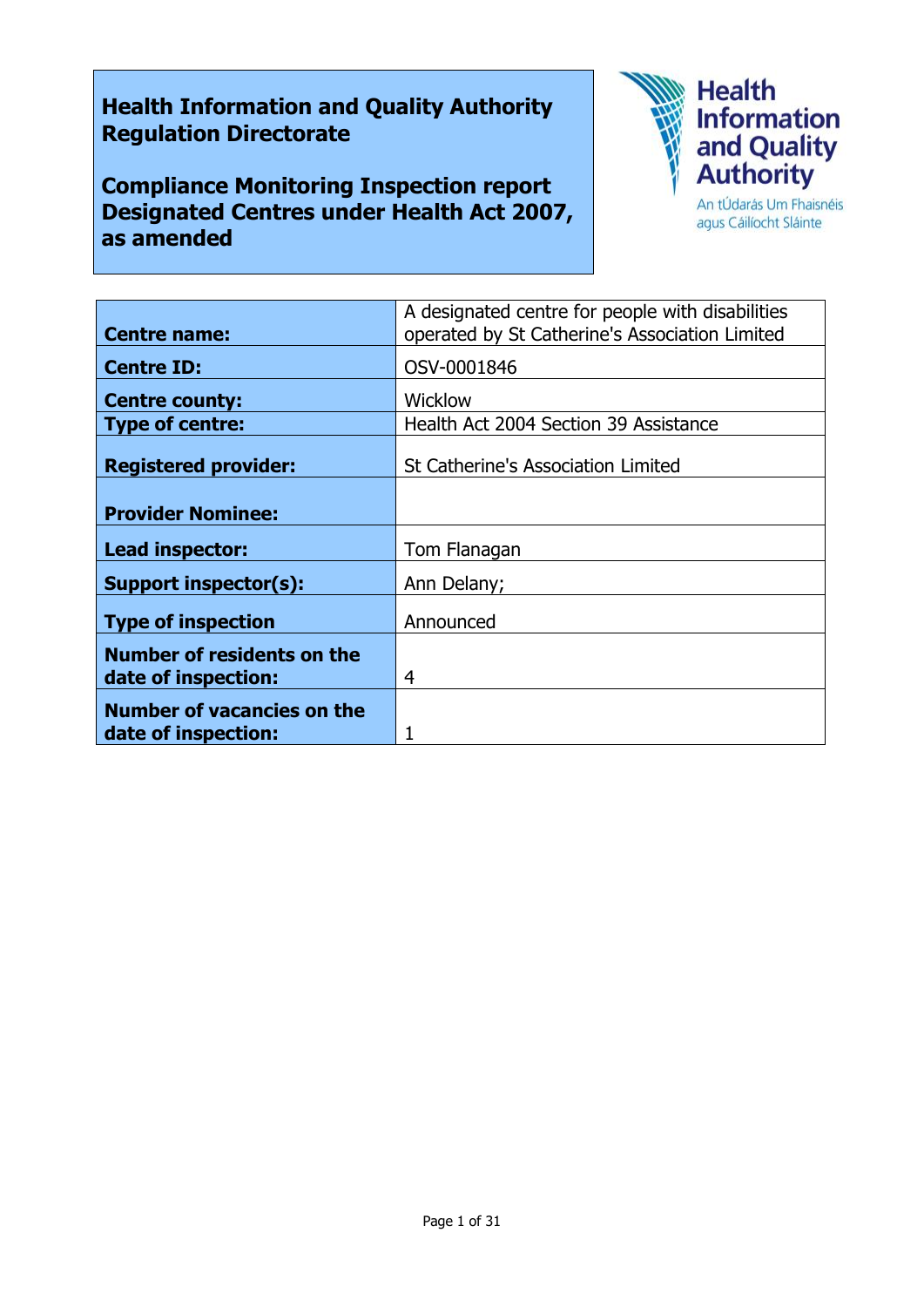### **About monitoring of compliance**

The purpose of regulation in relation to designated centres is to safeguard vulnerable people of any age who are receiving residential care services. Regulation provides assurance to the public that people living in a designated centre are receiving a service that meets the requirements of quality standards which are underpinned by regulations. This process also seeks to ensure that the health, wellbeing and quality of life of people in residential care is promoted and protected. Regulation also has an important role in driving continuous improvement so that residents have better, safer lives.

The Health Information and Quality Authority has, among its functions under law, responsibility to regulate the quality of service provided in designated centres for children, dependent people and people with disabilities.

Regulation has two aspects:

• Registration: under Section 46(1) of the Health Act 2007 any person carrying on the business of a designated centre can only do so if the centre is registered under this Act and the person is its registered provider.

▪ Monitoring of compliance: the purpose of monitoring is to gather evidence on which to make judgments about the ongoing fitness of the registered provider and the provider's compliance with the requirements and conditions of his/her registration.

Monitoring inspections take place to assess continuing compliance with the regulations and standards. They can be announced or unannounced, at any time of day or night, and take place:

▪ to monitor compliance with regulations and standards

▪ following a change in circumstances; for example, following a notification to the Health Information and Quality Authority's Regulation Directorate that a provider has appointed a new person in charge

▪ arising from a number of events including information affecting the safety or wellbeing of residents

The findings of all monitoring inspections are set out under a maximum of 18 outcome statements. The outcomes inspected against are dependent on the purpose of the inspection. Where a monitoring inspection is to inform a decision to register or to renew the registration of a designated centre, all 18 outcomes are inspected.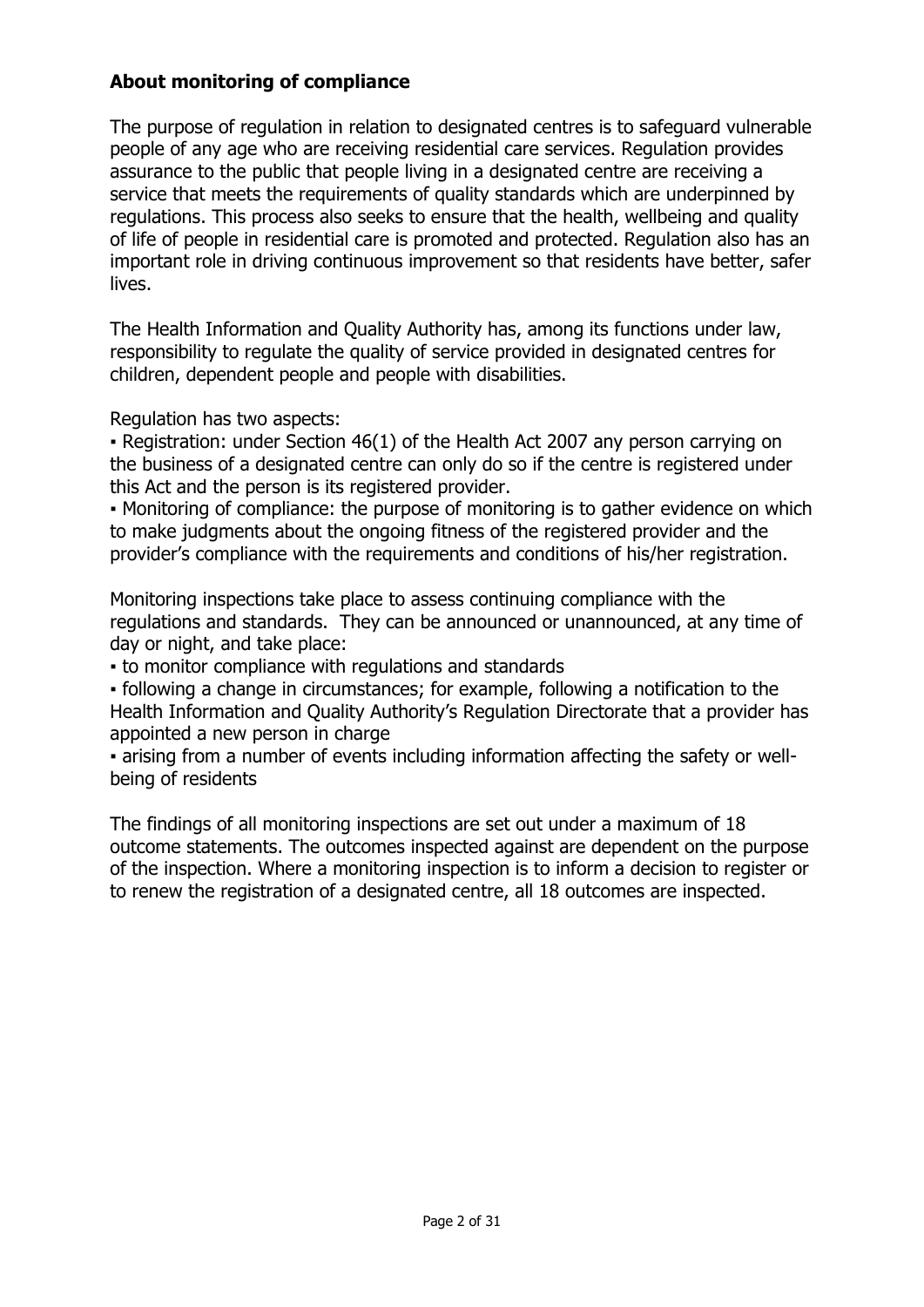**Compliance with the Health Act 2007 (Care and Support of Residents in Designated Centres for Persons (Children and Adults) with Disabilities) Regulations 2013, Health Act 2007 (Registration of Designated Centres for Persons (Children and Adults with Disabilities) Regulations 2013 and the National Standards for Residential Services for Children and Adults with Disabilities.**

This inspection report sets out the findings of a monitoring inspection, the purpose of which was to inform a registration decision. This monitoring inspection was announced and took place over 1 day(s).

# **The inspection took place over the following dates and times**

From: To: 10 December 2014 09:45 10 December 2014 18:30

The table below sets out the outcomes that were inspected against on this inspection.

| Outcome 05: Social Care Needs                     |  |
|---------------------------------------------------|--|
| Outcome 07: Health and Safety and Risk Management |  |
| Outcome 08: Safeguarding and Safety               |  |
| Outcome 12. Medication Management                 |  |
| Outcome 13: Statement of Purpose                  |  |
| Outcome 14: Governance and Management             |  |
| Outcome 16: Use of Resources                      |  |
| Outcome 17: Workforce                             |  |

# **Summary of findings from this inspection**

This was the second inspection of the centre by the Authority. The inspection was announced and was carried out by two inspectors over one day. The purpose of the inspection was to follow up on the actions outlined in the report of the previous inspection which took place on 20 August 2014.

As part of the inspection, inspectors met with the person in charge and three staff members. Inspectors also met four children and observed their interaction with staff. Inspectors reviewed a number of the children's files, policies and procedures, staff files and other records in the centre.

The centre, which was located in a rural area close to a town, comprised a dormer bungalow and a separate one-bedroom apartment to the rear of the main building. The perimeter of the centre was secure and there was a large lawn and a play area for the children. Residential accommodation was offered to a maximum of five children per night.

On the day of inspection, respite care was being provided to three children and longer-term residential care was being provided to one child in the apartment at the rear of the centre.

The report of the previous inspection outlined 34 actions that the provider was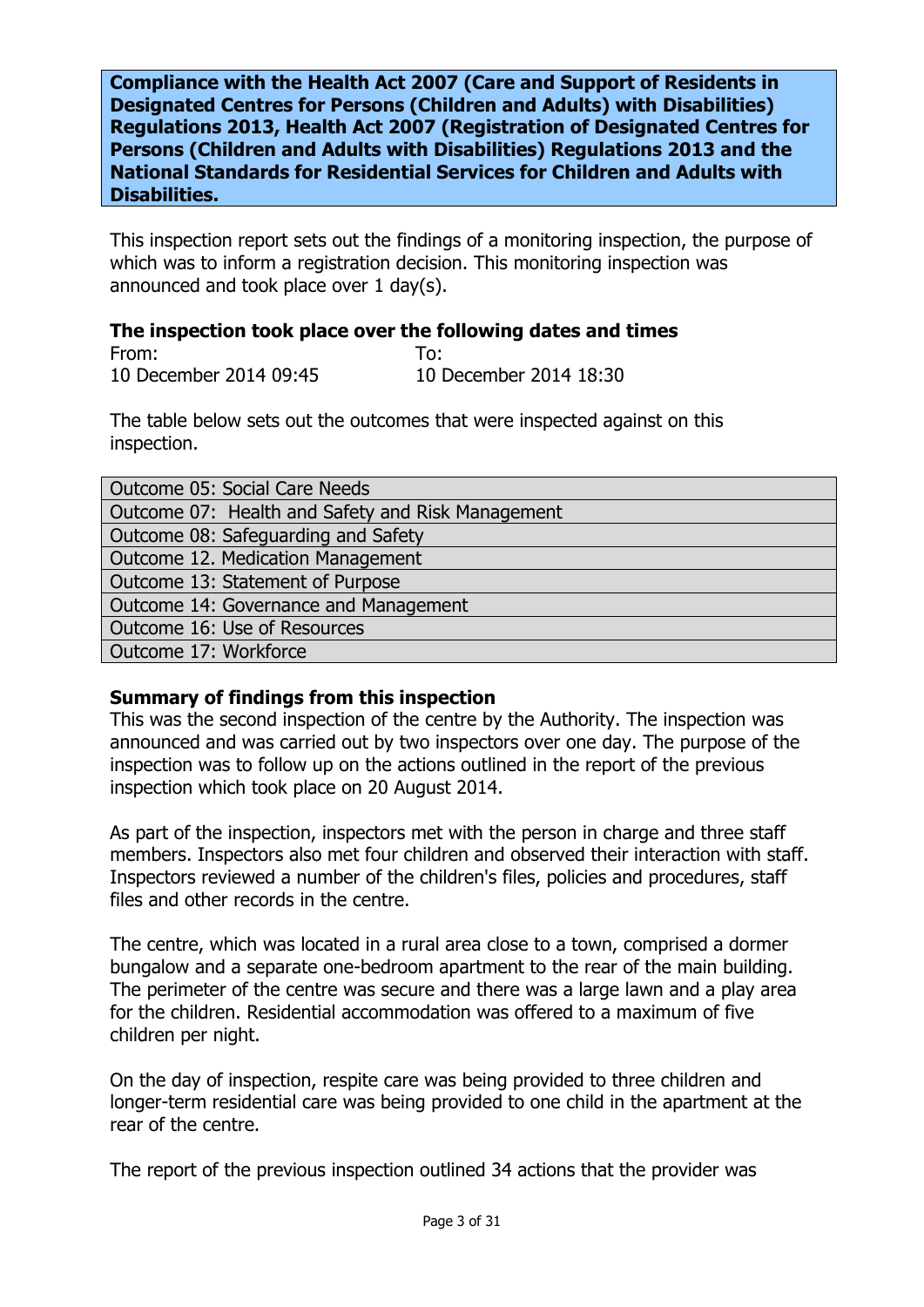required to take to achieve compliance with the regulations. Inspectors found that, while the provider had addressed almost all of these actions, further improvement was required.

Inspectors found that some improvements had been made in all of the outcomes inspected. Since the previous inspection, a new senior management team had been put in place and a new person in charge was appointed approximately four weeks before this inspection. There was evidence that more robust management systems had been implemented in part. A programme of staff training had been carried out. The provider had undertaken an unannounced visit to the centre to review certain aspects of the quality and safety of care and support. A new risk management policy had been developed. A local risk register and a corporate risk register had been put in place. A residents' rights committee had been established. Improved fire safety measures were evident and some painting and re-decoration had taken place. New assessment and personal planning frameworks had been put in place and each of the children's personal plans had been reviewed. A review of staffing was also underway. The statement of purpose and function had been changed to reflect the fact that the service planned to offer one fulltime residential placement in the apartment and short-term respite services in the main house.

A number of improvements were required. One of the children had not attended school for several weeks. An annual review of the quality and safety of care and support was not planned until April 2015. There was a shortage of permanent staff, the allocation of staff did not meet the assessed needs of the children and staff from other centres were drafted in on occasion to support the staff team. Staff did not receive supervision. Further improvement was required in assessments and care planning, infection control, risk management, fire safety, medication management, quality assurance, and record keeping.

Areas of non-compliance with the regulations are outlined in the body of the report and an action plan is included.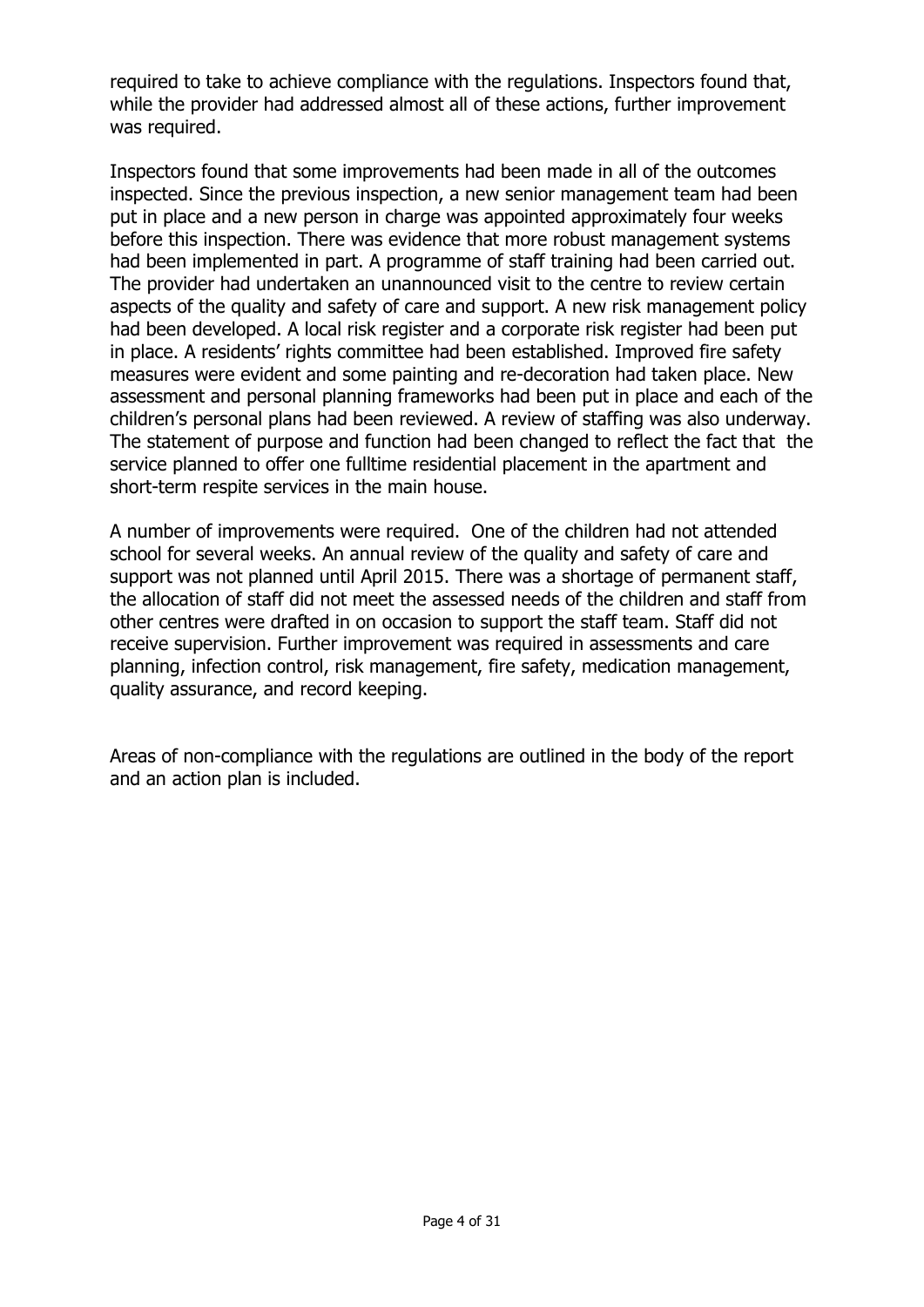**Section 41(1)(c) of the Health Act 2007. Compliance with the Health Act 2007 (Care and Support of Residents in Designated Centres for Persons (Children And Adults) With Disabilities) Regulations 2013, Health Act 2007 (Registration of Designated Centres for Persons (Children and Adults with Disabilities) Regulations 2013 and the National Standards for Residential Services for Children and Adults with Disabilities.**

### **Outcome 05: Social Care Needs**

Each resident's wellbeing and welfare is maintained by a high standard of evidencebased care and support. Each resident has opportunities to participate in meaningful activities, appropriate to his or her interests and preferences. The arrangements to meet each resident's assessed needs are set out in an individualised personal plan that reflects his /her needs, interests and capacities. Personal plans are drawn up with the maximum participation of each resident. Residents are supported in transition between services and between childhood and adulthood.

# **Theme:**

Effective Services

# **Outstanding requirement(s) from previous inspection(s):**

Some action(s) required from the previous inspection were not satisfactorily implemented.

### **Findings:**

A system was in place for an assessment of need to be undertaken on each child and each of the children using the service had a personal plan. However, the quality of the assessments and plans varied.

Since the previous inspection the provider had put in place new assessment and personal planning templates. Inspectors viewed the care files of three children and found that, while there was evidence that the children's key workers had engaged in updating the assessments, the quality of the assessments varied. For example, the assessment of one child was comprehensive and detailed while that of another child was incomplete with several sections of the report template left blank, and the document was not signed or dated. This meant that the entire range of needs and circumstances of the child were not set out in the assessment upon which the care plan was based.

Personal plans had also been put in place for all children and, in general, they set out the assessed needs of the children, the supports the children required and how their needs would be met. Short-term and medium-term goals were clearly set out. However, the quality of the personal plans varied. One plan was not signed or dated and did not have a review date. Reference was made to a plan having been drawn up with the involvement of a child's parent but neither the child nor the parents signed the plan. This meant that there was limited evidence in relation to the involvement of children and their representatives in the development of the plans.

Inspectors viewed the personal plans of two children, who had been identified during the previous inspection as requiring longer-term plans. One child, who had been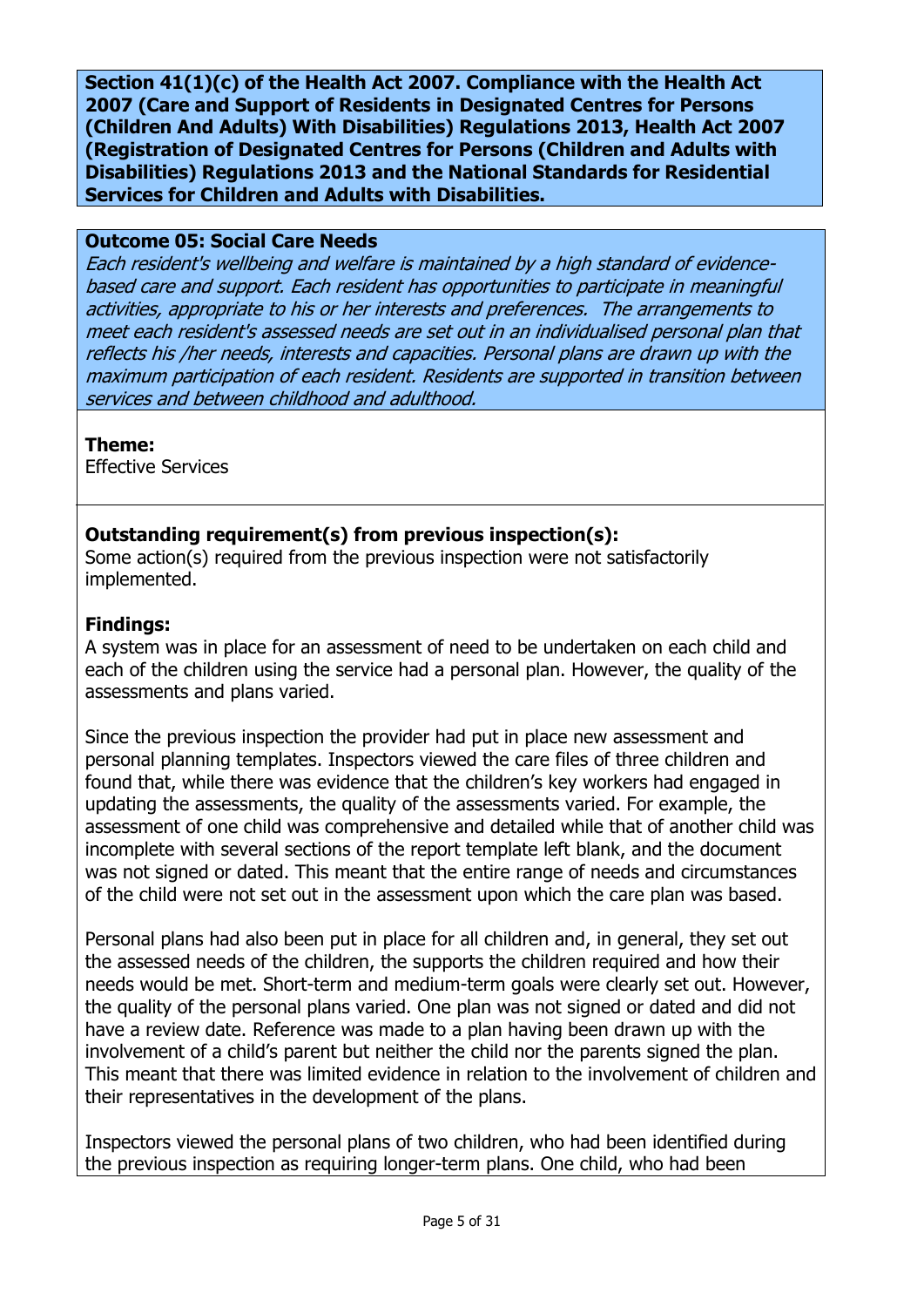resident in the centre for six weeks at the time of the previous inspection, was subsequently discharged home in September 2014. Inspectors could not find evidence of a discharge plan in their file. The child was re-admitted as an emergency placement in November 2014 and, at the time of this inspection, had been living fulltime in the centre for three weeks without a school placement. The person in charge told inspectors that this was due to a shortage of staff in his school and that discussions had taken place with the HSE and the school in relation to this. However, the child's personal plan did not set out either an assessment of the child's needs in relation to where they would live and go to school, or any plans or goals in relation to how the child's needs in this regard could be met. A second child, who had been living fulltime in the apartment at the rear of the centre for over six months and had a school placement, had been assessed as requiring a long-term residential placement. No alternative residential placement had been identified and the provider was proposing to offer a long-term residential placement in the apartment for this child. The long-term plans for these children were not set out in their personal plans which meant that the plans were not comprehensive. There was an ongoing risk that the placements of these children could drift indefinitely and that these children could remain in the respite service without having their longer-term needs addressed in a satisfactory way. Following the inspection the provider informed the Authority that the child who had been admitted as an emergency placement would be discharged to home before the end of 2014 with home support and a positive behaviour support plan in place.

Staffing levels were based on the staff knowledge of the children's needs but were not formally assessed using a standardised tool. Two children had been assessed as requiring two-to-one staffing levels. However, inspectors found that one-to-one staffing was provided instead. This meant that opportunities to work intensively with both children, to provide them with further opportunities to develop their skills and talents, and to develop longer-term plans to meet their assessed needs were missed.

Inspectors observed some of the children in their interactions with staff. Children appeared to be at ease with staff who knew them well. Staff were warm and respectful of the children and encouraged children to take a degree of responsibility. For example, one child was assisted to make toast and warm beans on the cooker under the supervision of a staff member. Inspectors also heard some humorous banter between some children and staff, and staff created an atmosphere where the children felt at ease in expressing themselves.

# **Judgment:**

Non Compliant - Moderate

**Outcome 07: Health and Safety and Risk Management** The health and safety of residents, visitors and staff is promoted and protected.

# **Theme:**

Effective Services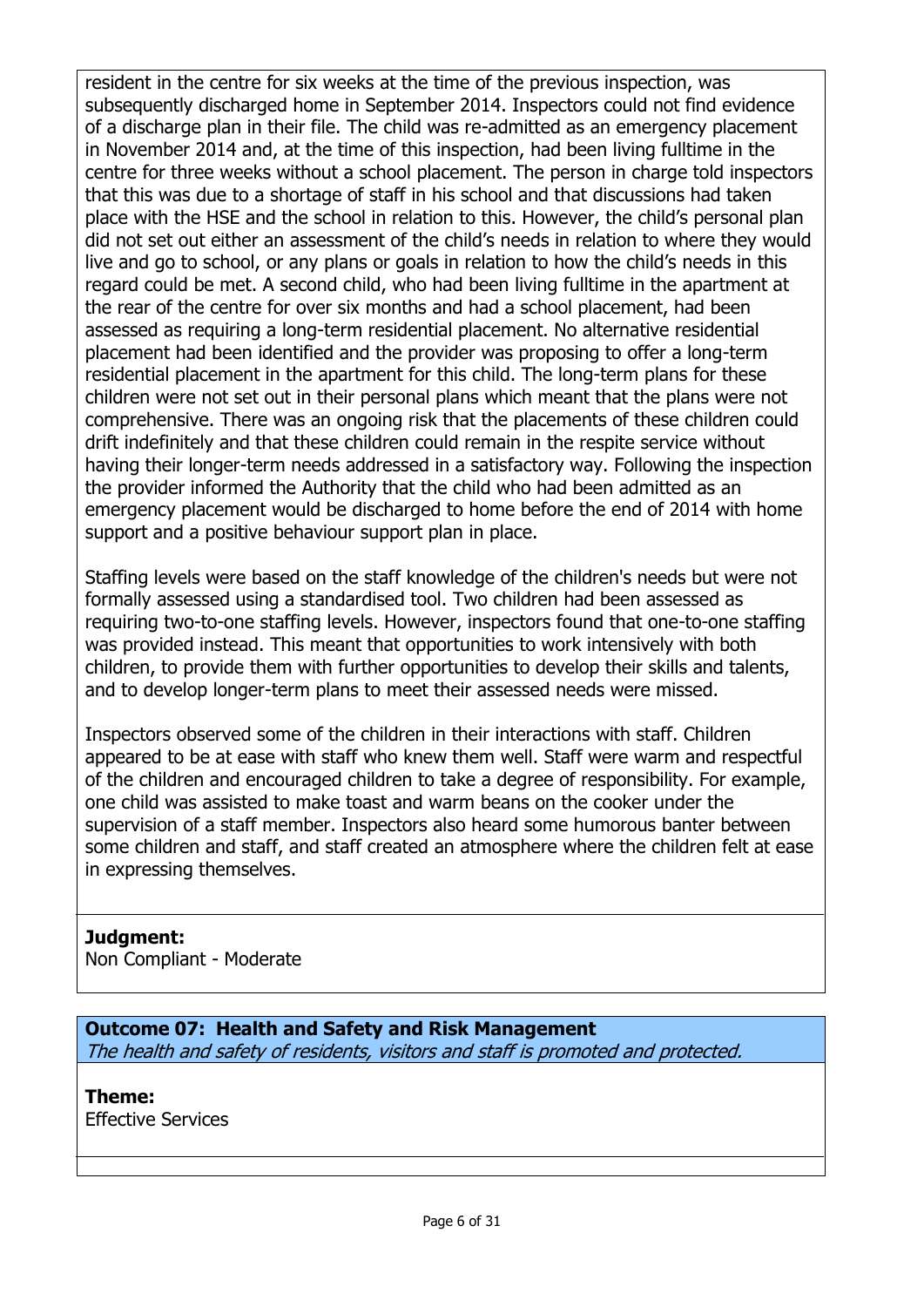# **Outstanding requirement(s) from previous inspection(s):**

Some action(s) required from the previous inspection were not satisfactorily implemented.

# **Findings:**

Risk management practices were not robust. Improvements had been made in the areas of infection control, risk management and fire safety but further improvements were required in these areas.

Some improvements had been made in the area of infection control. The centre was clean at the time of inspection and several of the rooms had been recently painted. In general, there were adequate facilities for hand washing throughout the premises. However, the staff toilet did not contain adequate facilities and materials specifically for drying hands. Furthermore, the issue of mop heads resting on the floor of an outdoor shed, which was identified in the previous inspection, had not been addressed. These issues presented a risk of cross infection. Staff were using a clinical waste bin and associated collection service for specific types of waste but inspectors found that the use of this expensive service was not required as the material did not constitute clinical waste. As no specific training had been provided to the manager and staff they lacked clarity in relation to infection control measures.

Risk management practices were not robust and managers could not assure themselves of the safety of the centre as all risks had not been assessed. At the time of the previous inspection there was no comprehensive set of risk assessments carried out on the premises and none had been put in place since then. The provider told the Authority that a new health and safety officer would be employed and that it would be their responsibility to undertake these assessments. Senior managers told the inspectors that recruitment of this officer had taken place and that they were due to take up their position on the week following inspection. A corporate risk register had been established and a local risk register had also been developed. However, as the risks associated with the premises had not yet been assessed, this meant that not all risks had been identified and controls to manage these risks had not yet been put in place.

The risk management policy was reviewed on 30 October 2014. It set out the risk management framework and the roles and responsibilities of managers and staff but the policy and procedures were not fully implemented as of yet. The policy referred to the risks specified in the regulations but did not set out as required the controls in place to manage those risks. Instead, they were logged on the risk register and the controls in place were outlined there. The policy did not set out how to identify and assess risks, how measures and controls were identified and implemented, the arrangements for the identification, recording and investigation of and learning from serious incidents and adverse events or the arrangements in place to ensure that the risk control measures were proportionate to the risks identified.

The policy and procedures on the management of incidents outlined the process in place for identifying, recording, investigating and learning from incidents. However, while inspectors found that incidents were recorded by staff they were not signed off by the person in charge and by a senior manager as required.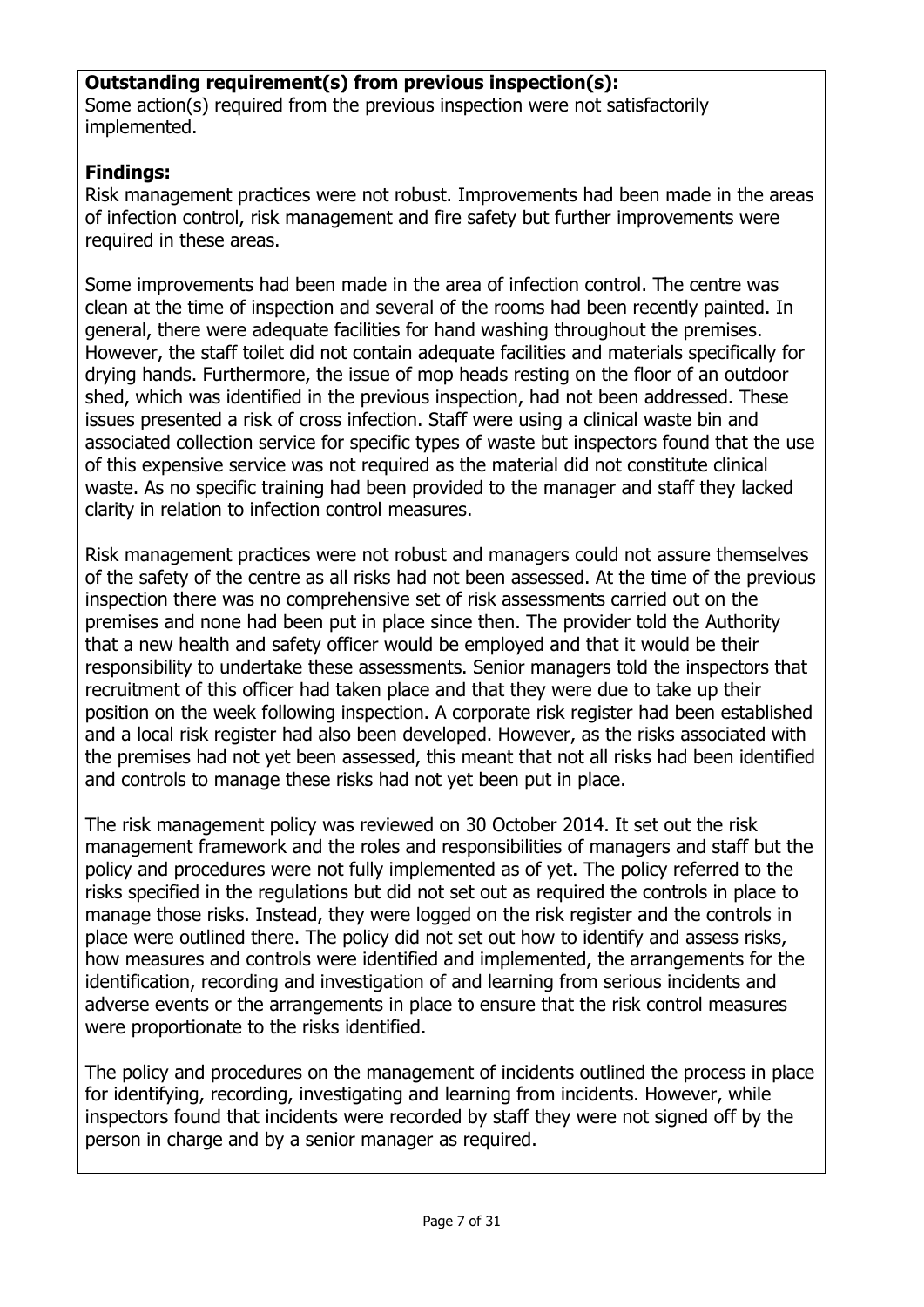Fire safety precautions had also been improved. A schedule of fire drills had been established and records of these were maintained. Fire drills had been carried out each month since the previous inspection. The names of staff and children who took part, the duration of the evacuation and comments on the participation of individual children were all recorded. Individual emergency evacuation plans had been put in place for each child. Staff told inspectors that they had participated in fire safety training and training records confirmed this. A system of daily, weekly and monthly checks on fire precautions had been put in place and was up to date. There was evidence that the fire fighting equipment was serviced in July 2014 and that the fire alarm was serviced quarterly up to August 2014. However, there was no evidence to show that the fire alarm was serviced in November 2014 when a further service was due.

Following the previous inspection, the Authority had taken the unusual step of issuing an immediate action plan in relation to the lack of access by staff on duty to the keys for the front door to the centre. The response by the provider was satisfactory and a new system had been developed to ensure the availability of keys for all staff on duty. A number of sets of keys were stored in the office and staff received a set of keys at the beginning of their shift and signed for these. On completion of their shift the staff returned the keys and signed to confirm this.

The person in charge told inspectors that the auxiliary manager had undertaken an audit of fire safety precautions since the previous inspection and that it had been decided as a result that no child should sleep upstairs. However, there was no record of this audit available in the centre.

### **Judgment:**

Non Compliant - Moderate

### **Outcome 08: Safeguarding and Safety**

Measures to protect residents being harmed or suffering abuse are in place and appropriate action is taken in response to allegations, disclosures or suspected abuse. Residents are assisted and supported to develop the knowledge, self-awareness, understanding and skills needed for self-care and protection. Residents are provided with emotional, behavioural and therapeutic support that promotes a positive approach to behaviour that challenges. A restraint-free environment is promoted.

### **Theme:**

Safe Services

# **Outstanding requirement(s) from previous inspection(s):**

The action(s) required from the previous inspection were satisfactorily implemented.

# **Findings:**

Systems to protect children from abuse had been improved and children were safe in the centre. However, not all restrictive practices were recorded.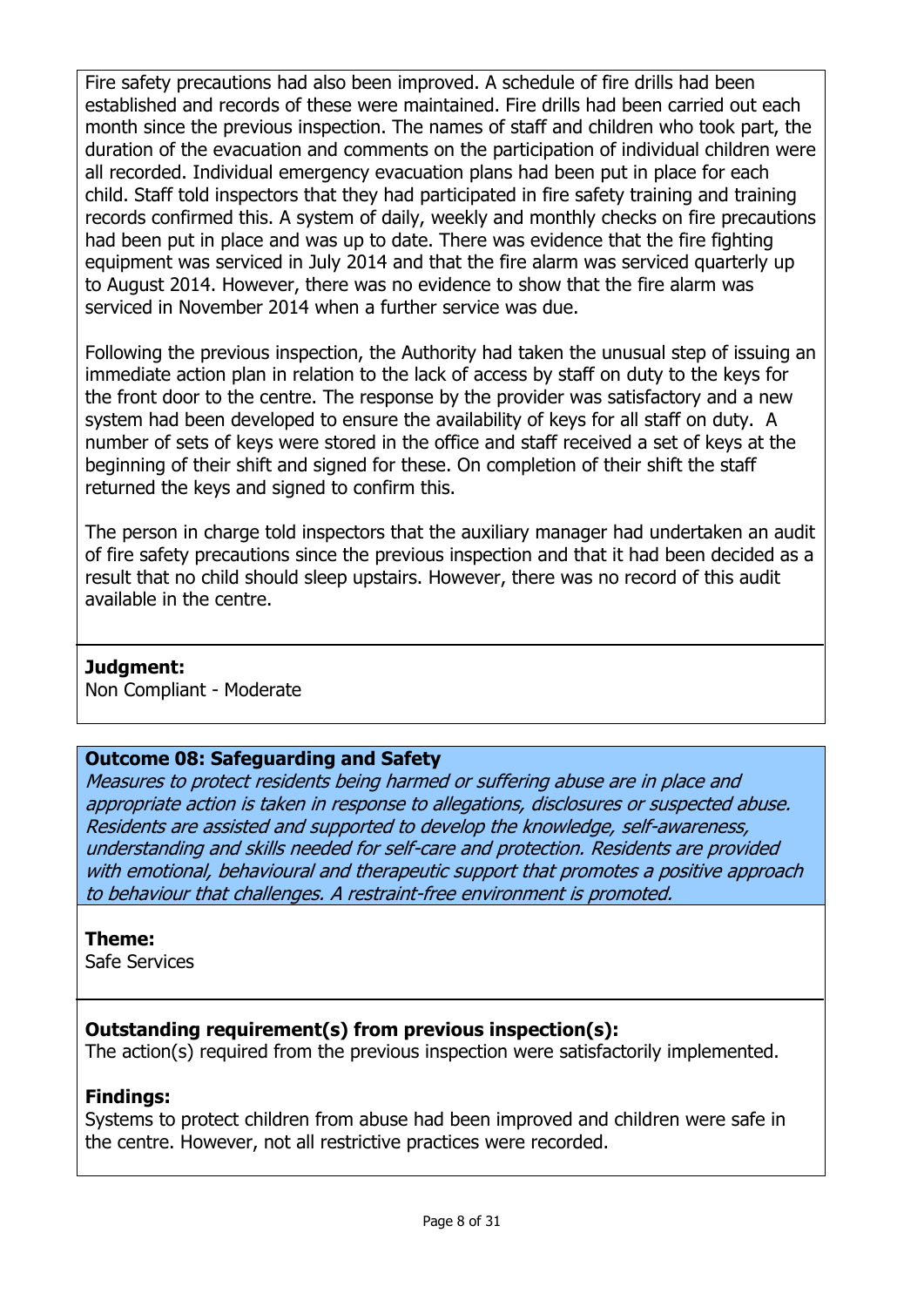There was a policy and procedures on child protection which was reviewed and updated in November 2014. These documents set out the roles and responsibilities of staff and the designated liaison person, who was the director of nursing. They also outlined the signs and symptoms of abuse and neglect, safeguarding measures such as those involved in the recruitment and supervision of staff, and the procedures to be followed in the event of a suspicion or allegation of child abuse. A copy of the standard report form was attached. The policy and procedures were generally adequate but needed to be updated to reflect the fact that the Health Service Executive no longer had the statutory responsibility for child protection.

A new child care committee was established since the previous inspection. The policy on child protection set out the role of this committee, which included the acting CEO, the children's services manager, the training officer, and other personnel from within the organization, including the principal of St Catherine's special school. One of the responsibilities of the new committee was to complete an annual audit of policy compliance. The person in charge told inspectors that there had been no child protection concerns reported in the centre since the previous inspection.

The provider told inspectors that a new restrictive practices working group had been established as had a residents' rights committee. Both of these groups had had their initial meetings at the time of inspection. Inspectors reviewed a log of restrictive practices and discussed this with the person in charge. There were two restrictive practices logged since the previous inspection, one physical and one environmental. There was one occasion on which the door to the centre was locked, in response to the behaviour that was challenging of one child. However, there was no incident report completed in relation to this and, while there were other children in the centre on the same occasion, there was no log of restrictive practice in relation to these children.

### **Judgment:**

Non Compliant - Moderate

### **Outcome 12. Medication Management**

Each resident is protected by the designated centres policies and procedures for medication management.

# **Theme:**

Health and Development

# **Outstanding requirement(s) from previous inspection(s):**

The action(s) required from the previous inspection were satisfactorily implemented.

### **Findings:**

During the previous inspection the Authority took the unusual step of issuing an immediate action plan in relation to the administration of PRN (as required) medication by untrained staff and without clear protocols in place for the use of medication in these circumstances. Inspectors found on this inspection that the operational policies and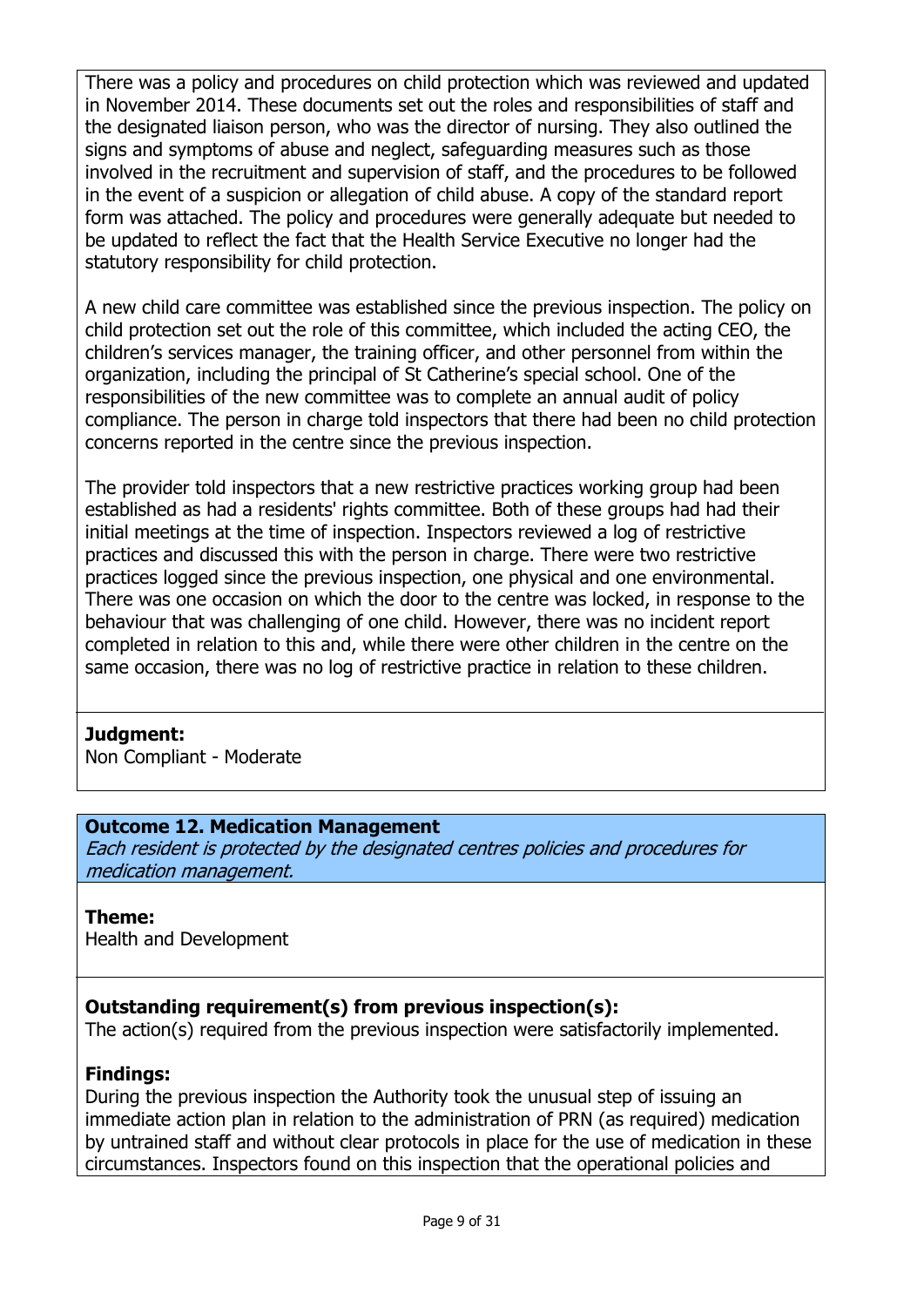practices in relation to medication management had been improved but further improvements were required in order to ensure the protection of children.

In response to the immediate action plan, the provider told inspectors that individual medication plans would be developed for each child. Inspectors reviewed the medication folders of the children and found this to be the case. Since the previous inspection, a programme of training had been put in place by the director of nursing to ensure that all staff who administered medication were trained in the safe administration of medication. Training records showed that all but two of the staff had received this training in August 2014. These included the person in charge who told the inspectors that s/he did not administer medication. Supplementary training was also provided to seven staff who were identified as requiring this. Inspectors found that the administration and prescription sheets contained all necessary information.

Systems were in place for audits of medication management to be carried out every six weeks and for any medication errors to be recorded and investigated. Inspectors viewed the records of medication errors, some of which were reviewed by a registered nurse and some additional training for staff was put in place as a result.

Processes were in place for the safe storage and recording of controlled drugs, which were maintained in a locked box within the medication cupboard. However, there was no controlled drugs register. Instead, a log was kept in each child's folder. Records of controlled drugs were signed by one staff member only and not by two staff as required.

A system was also in place for medications to be received and signed for by two staff when a child was admitted on respite. However, inspectors viewed the checklists and found that they were signed by only one staff member.

### **Judgment:**

Non Compliant - Moderate

### **Outcome 13: Statement of Purpose**

There is a written statement of purpose that accurately describes the service provided in the centre. The services and facilities outlined in the Statement of Purpose, and the manner in which care is provided, reflect the diverse needs of residents.

#### **Theme:**

Leadership, Governance and Management

### **Outstanding requirement(s) from previous inspection(s):**

Some action(s) required from the previous inspection were not satisfactorily implemented.

### **Findings:**

The statement of purpose had been reviewed and updated since the previous inspection. To reflect the fact that one child had been resident in the apartment for over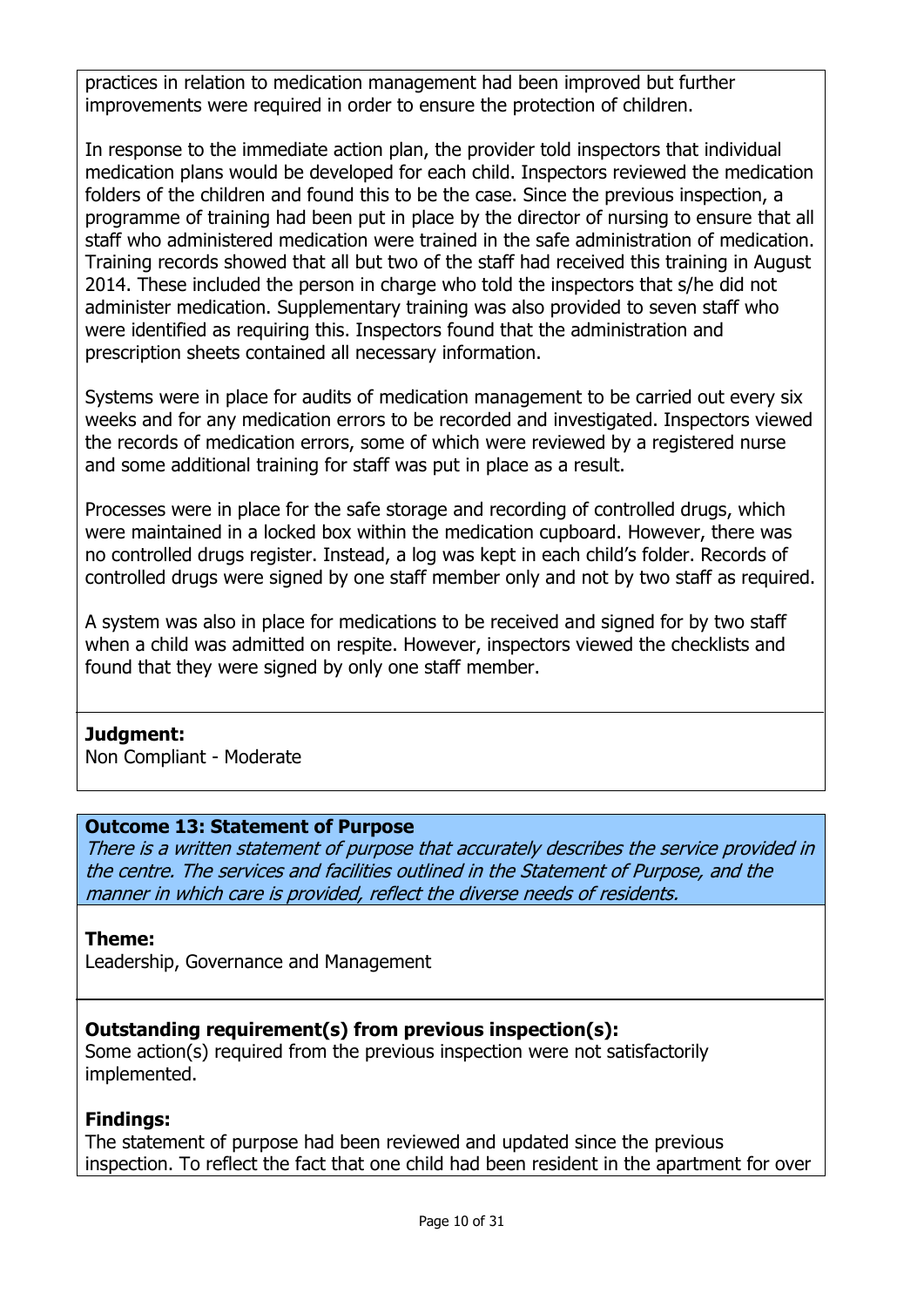six months, the statement of purpose described the centre as providing a respite service in the main house and a residential placement for one young person in the apartment.

The copy of the statement of purpose given to inspectors on the day of inspection was not the complete version and did not contain all the information required by the regulations. Subsequent to the inspection the provider submitted a copy of the complete document to the Authority.

The section of the statement of purpose stated that, according to the admission criteria, children would only be considered for admission if there was a court order / voluntary care order accompanying the child. However, the person in charge told inspectors that none of the children was subject to a care order or voluntary care order and there was no evidence in the children's files that any of the children were subject to a court order or voluntary care order. This meant that none of the stakeholders involved could be clear as to the purpose and function of the centre.

The copy of the statement of purpose did not contain all the information required by the regulations. Omissions include the following: the organisational structure, the policy and procedures for emergency admissions, the sizes of rooms and the arrangements for supervision for therapeutic techniques.

Parents and adults were made aware of the statement of purpose and could request a copy from staff but a child-friendly version of the statement of purpose had not been made available to children.

### **Judgment:**

Non Compliant - Moderate

### **Outcome 14: Governance and Management**

The quality of care and experience of the residents are monitored and developed on an ongoing basis. Effective management systems are in place that support and promote the delivery of safe, quality care services. There is a clearly defined management structure that identifies the lines of authority and accountability. The centre is managed by a suitably qualified, skilled and experienced person with authority, accountability and responsibility for the provision of the service.

### **Theme:**

Leadership, Governance and Management

# **Outstanding requirement(s) from previous inspection(s):**

Some action(s) required from the previous inspection were not satisfactorily implemented.

### **Findings:**

New management and governance structures had been put in place since the previous inspection and the provider set out a plan of action designed to ensure that the centre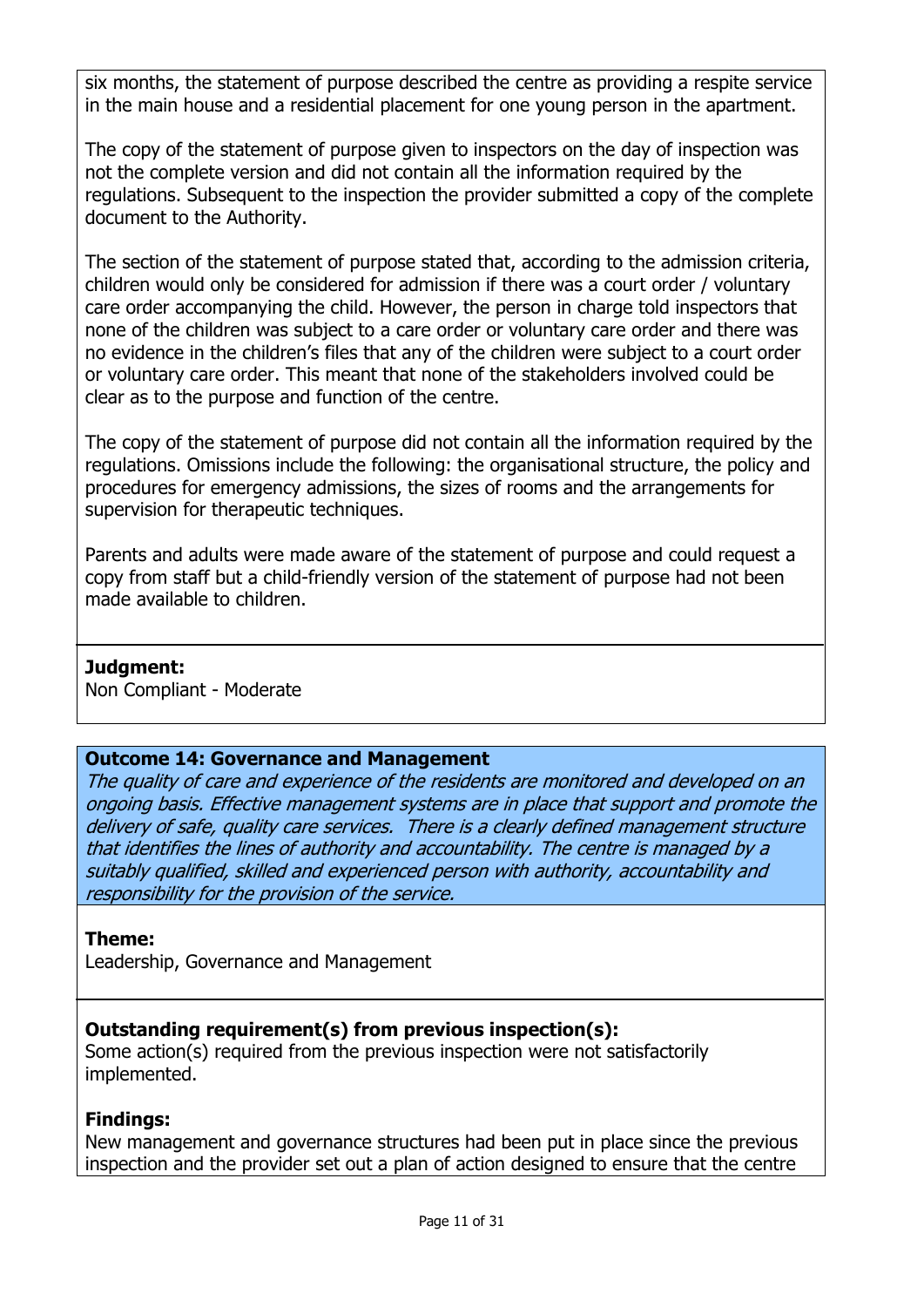was in compliance with the Regulations. However, further improvement was required in order that the service provided was safe, appropriate to the residents' needs, consistent and effectively monitored.

A new board of directors was appointed in early September 2014 and a schedule of monthly board meetings was agreed. New management roles were also created. These included a new acting CEO, a childrens' services manager and a manager of quality, compliance and training. At the time of inspection the reporting relationships had not been formally agreed but, initially, the person in charge reported to the children's services manager, who in turn, reported to the acting CEO. The CEO reported to the Board. In November 2014, the acting CEO and Chair of Board formally reported to the Authority setting out the structural changes in the organisation and the initial measures taken to bring the centre into compliance with the regulations.

The new structures for accountability included a weekly senior management meeting and the development of systems of performance management, appraisal and supervision. The management team had also devised a template for unannounced visits to the centre every six months to be followed by reports on the quality and safety of care provided. The acting CEO told the Authority that progress had been made on a number of issues, including on the development of an individual budget for each centre, the review of staffing by the human resources and finance departments, the provision of core training for all staff, the provision of training for persons in charge on the Regulations, the introduction of local and corporate risk registers, and the development of a rights committee for children to review restrictive practices. Inspectors were given a copy of the first six-monthly visit report which focused on social care needs, health and safety and risk management but the provider's plans to produce an annual report on the quality and safety of the care provided by April 2015 was not acceptable to the Authority.

A new person in charge was in post for approximately four weeks. They had not yet received the training provided to other persons in charge in the organisation but plans were in place for supervision training at the time of inspection. The person in charge, who had worked in the organisation for three years, knew the regulations and told inspectors that they were currently undertaking post-graduate training in disability studies. They told inspectors that they were well supported by the children's services manager and the senior management team. Further support was provided by a weekly meeting of all persons in charge in the organisation, the agenda for which included reviews of risk, child protection concerns, staffing arrangements and training needs, progress reports on works identified for improvement, policies, and updates on the educational/training needs of the children in their care. However, inspectors found that person in charge required further support from senior management in relation to providing adequate staffing, in terms of numbers and skills mix, for the centre when there was a recognised shortage of qualified and permanent staff. Furthermore, the facts that the person in charge was not trained in supervision and that the staff team were not received supervision were not acted upon by senior management. This meant that formal mechanisms to support, develop and performance manage all members of staff were not in place.

A new risk management framework had been put in place. A local and corporate risk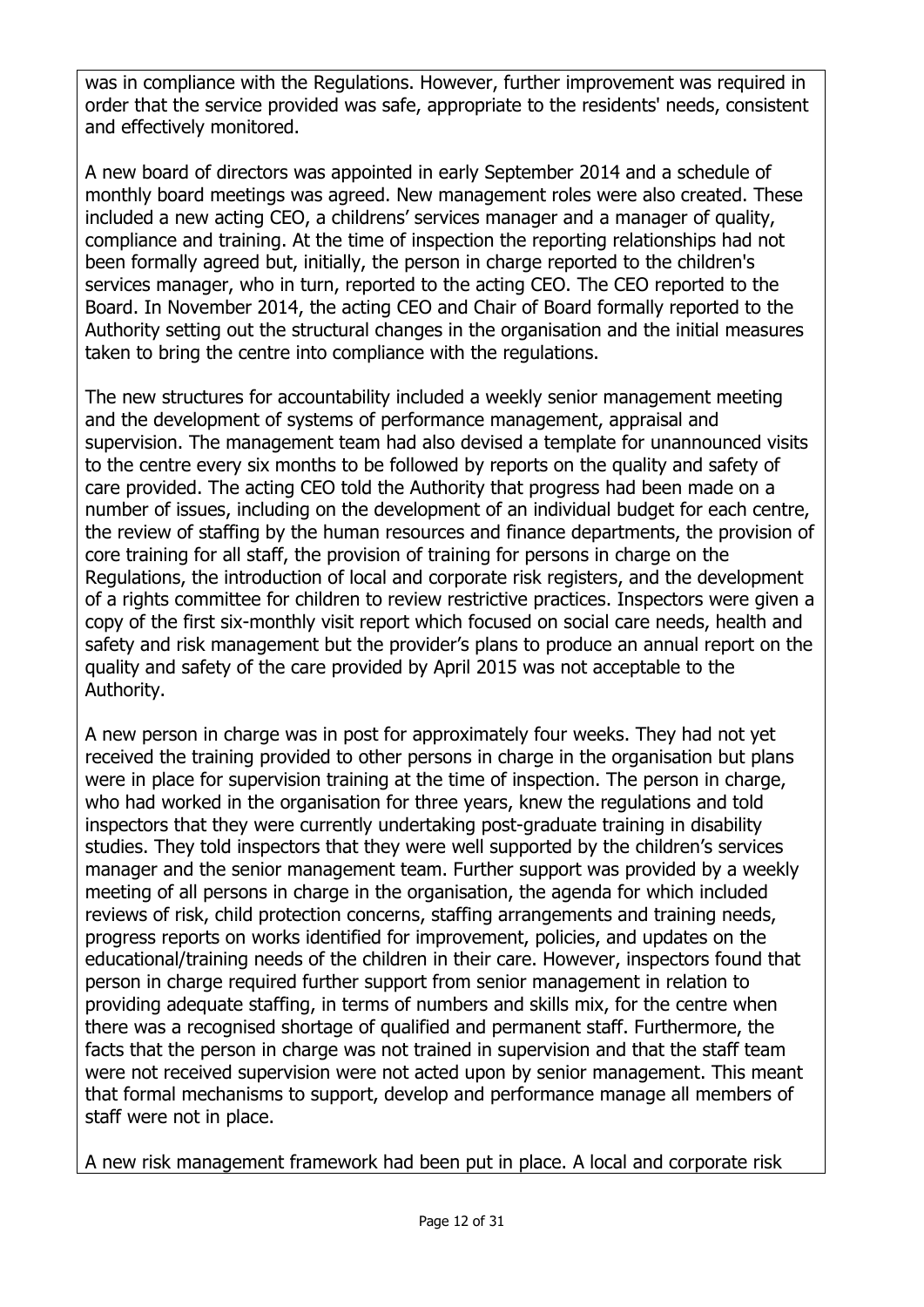register had been developed and there were clear criteria to indicate the kind of risks that should be included. The acting CEO told the Authority that the quality, compliance and training manager had undertaken a review of fire safety measures in the centre and ensured that fire precautions were strengthened. Inspectors found this to be the case. However, there was no comprehensive set of risk assessments carried out on the premises as the provider was awaiting the arrival of a newly-appointed health and safety officer. This meant that the provider had not identified all the risks in the centre.

Inspectors found that some progress had taken place in relation to quality assurance of the service since the previous inspection. Minutes of updates to the acting CEO showed that a systematic approach had been taken to quality assurance, which included the review, revision and rollout of various policies and the development of risk registers and centre-specific safety statements. However, while the statement of purpose and function had been reviewed, it had not been adequately quality assured to ensure that it was in compliance with the regulations, and the level of staffing was not in line with the assessed needs of the children. This is subject to an action under Outcome 16. A child care committee had been established since the last inspection and one of their responsibilities was to complete an annual audit of policy compliance. A restrictive practice working group and residents' rights committee had also been established and had just held their inaugural meeting.

The acting CEO told the Authority that a service level agreement with the HSE for 2015 had not yet been agreed but that preliminary discussions had taken place in relation to this.

#### **Judgment:**

Non Compliant - Moderate

#### **Outcome 16: Use of Resources**

The centre is resourced to ensure the effective delivery of care and support in accordance with the Statement of Purpose.

#### **Theme:**

Use of Resources

### **Outstanding requirement(s) from previous inspection(s):**

No actions were required from the previous inspection.

### **Findings:**

The level of staffing in the centre was not in line with the assessed needs of the children.

#### **Judgment:**

Non Compliant - Major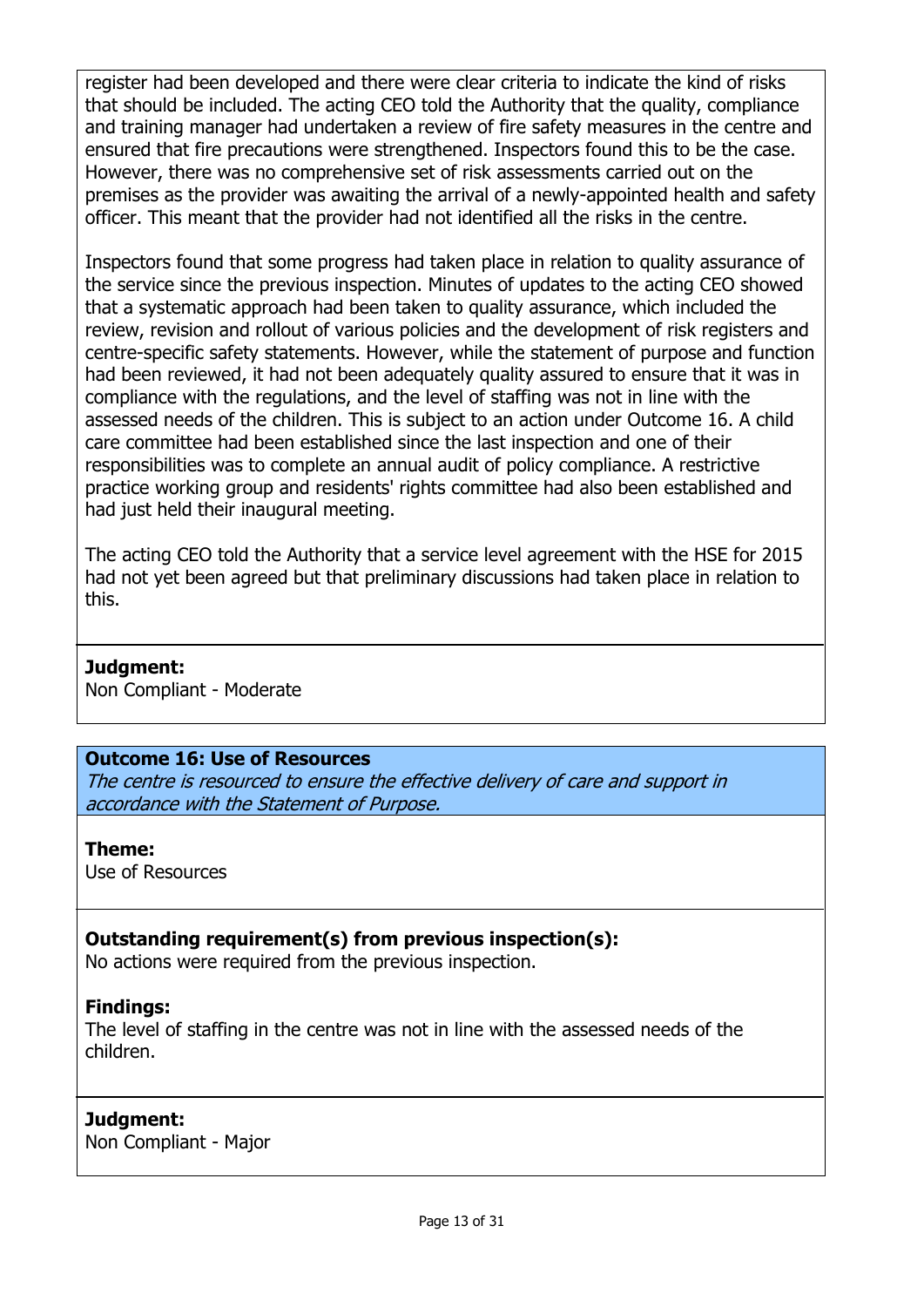#### **Outcome 17: Workforce**

There are appropriate staff numbers and skill mix to meet the assessed needs of residents and the safe delivery of services. Residents receive continuity of care. Staff have up-to-date mandatory training and access to education and training to meet the needs of residents. All staff and volunteers are supervised on an appropriate basis, and recruited, selected and vetted in accordance with best recruitment practice.

#### **Theme:**

Responsive Workforce

### **Outstanding requirement(s) from previous inspection(s):**

Some action(s) required from the previous inspection were not satisfactorily implemented.

#### **Findings:**

Staffing levels were not sufficient to meet the assessed needs of all the children and the staff roster did not accurately reflect the staffing of the centre. There remained a high dependence on relief staff for the day to day functioning of the centre and an imbalance between unqualified staff and those who had appropriate qualifications and experience. A programme of training had been put in place but staff were still not adequately supervised.

On the day of inspection there was a sufficient number of staff on duty to ensure that each of the children received one-to-one care but this was only because of the attendance of a staff member from another centre to facilitate an outing into the community for one child. Two of the children were assessed as requiring two-to-one staffing but a review of the staff roster showed that this level of staffing was not in place during the inspection and on other occasions. For example, during the weekend prior to the inspection, there were five children resident in the centre with assessed requirement of seven staff but there were only four staff on duty. The person in charge told inspectors that the children assessed as requiring two-to-one staffing did not always require this level of staffing but the assessment of their needs did not reflect this. A staff member told inspectors that s/he could not have a lunch break due to insufficient staffing. Failure to provide sufficient staffing may mean that children do not get the level of care for which they have been assessed and staff may be overworked or not in receipt of the level of support they required.

Inspectors found that the roster did not accurately reflect the staffing of the centre and was not designed to meet the needs of the children. It did not make the most efficient use of the staff team and it did not ensure the best skill mix of staff. While the person in charge told inspectors that the staff roster was completed a number of weeks in advance, inspectors found that it had not been completed in full for the week leading up to Christmas, which was less than two weeks ahead. The person in charge was not on the roster even though s/he provided care for the children. Furthermore, inspectors observed that a staff member from another centre, who was not on the staff rota, came to the centre for two hours to ensure that one child could have two-to-one staffing while on an outing in the community. Inspectors also found that some staff were rostered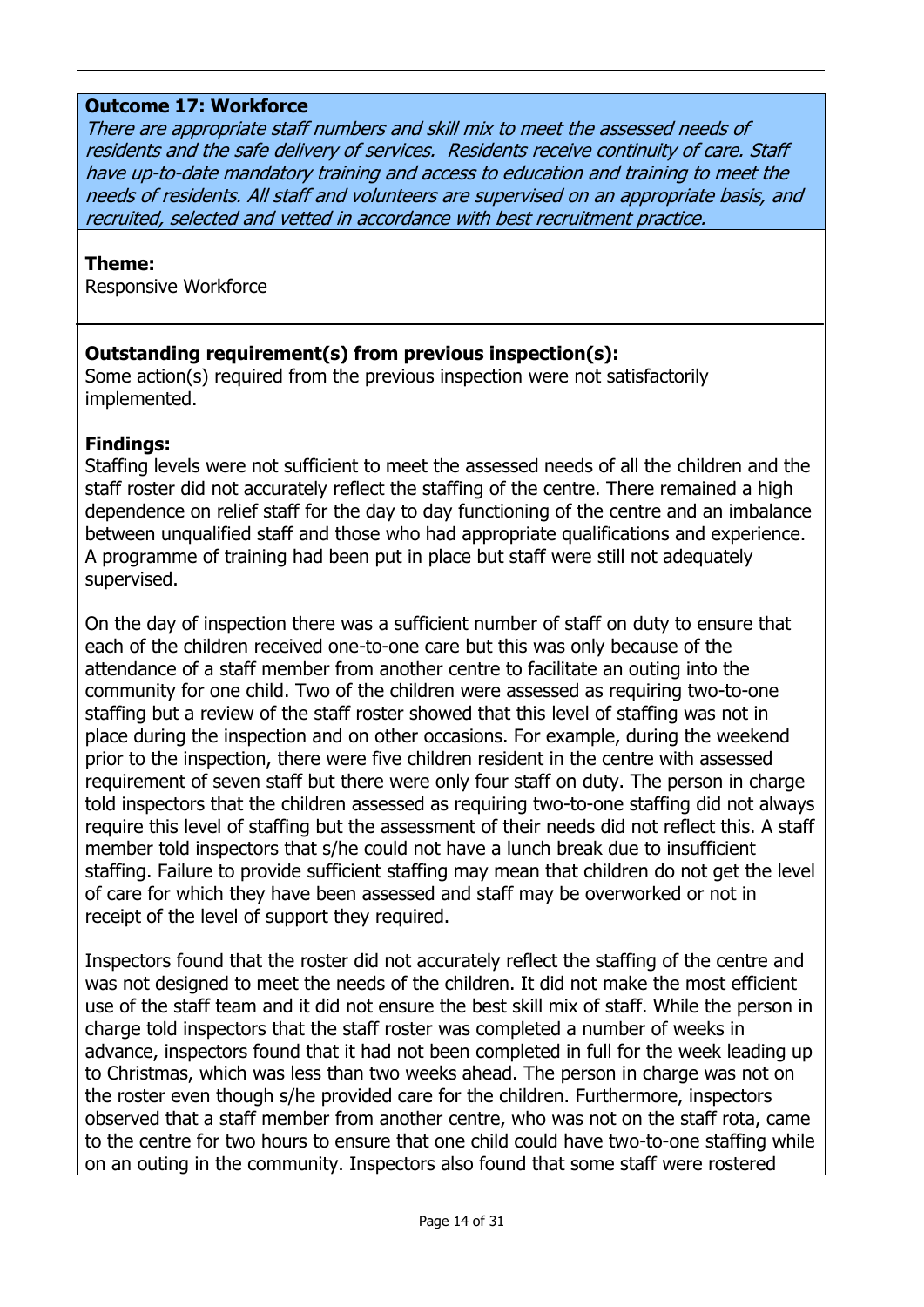from 8am until 9pm on a regular basis even though there was not necessarily a need for staff as children were usually at school during the day. This meant that on occasions there were staff in the centre but no children present while, on other occasions, there were insufficient staff rostered to meet the children's assessed needs. There were also occasions when neither of the waking night staff were qualified and occasions when family members were rostered together as the only staff on duty in the centre.

Staff told inspectors that the provider had provided them with access to an employment assistance service and senior managers told inspectors that training had been provided to persons in charge in the organisation in order to implement the policy on supervision. While the previous person in charge had received this training the new person in charge had not yet received this and staff had not received any formal supervision as a result. This meant that staff were still not receiving the professional support they required, there was no ongoing monitoring and review of their performance and there was no system for holding them accountable for their practice.

The human resources manager told inspectors that an analysis of staffing within the organisation had been undertaken but that the staffing requirements for this centre had not yet been finalised. As in the previous inspection, inspectors found that the staff team comprised a majority of relief workers. The person in charge told inspectors that there was a still a shortage of permanent staff and that, due to a moratorium on recruitment by the HSE, no staff could be recruited. This had a negative impact on the provision of continuity of care and on care planning.

The human resources manager told inspectors that the staff files had been audited and that staff had been asked to supply any outstanding documentation. Inspectors viewed the files of two staff in electronic form. Each file contained two references, dates on which they commenced employment and copies of recent An Garda Siochána vetting. However, since neither file contained a full employment history or any document setting out their duties, and since references requested by the human resources department had not been verified, inspectors did not review any further files. The file of one staff member contained no evidence of relevant qualifications or experience and no document setting out the number of hours they worked. This meant that not all the documents and information required under Schedule 2 of the Regulations were present and the provider could not assure itself that staff members were suitably skilled and experienced.

The provider told inspectors that they had put in place a programme in order to familiarise staff with the regulations and inspectors found that the person in charge was familiar with the regulations.

A training programme was in place to ensure that staff received mandatory training. Inspectors were provided with the overall training records for staff in the organisation which showed that, within the previous 12 months, all staff had received training in child protection, including Children First (2011), in fire safety and in a recognised form of managing behaviour that challenges. Training in manual handling was up to date for all staff. All but two staff, including the person in charge, had received training in the safe administration of medication in August 2014, and nine staff received supplementary training in relation to medication. Seven staff had recently attended training in food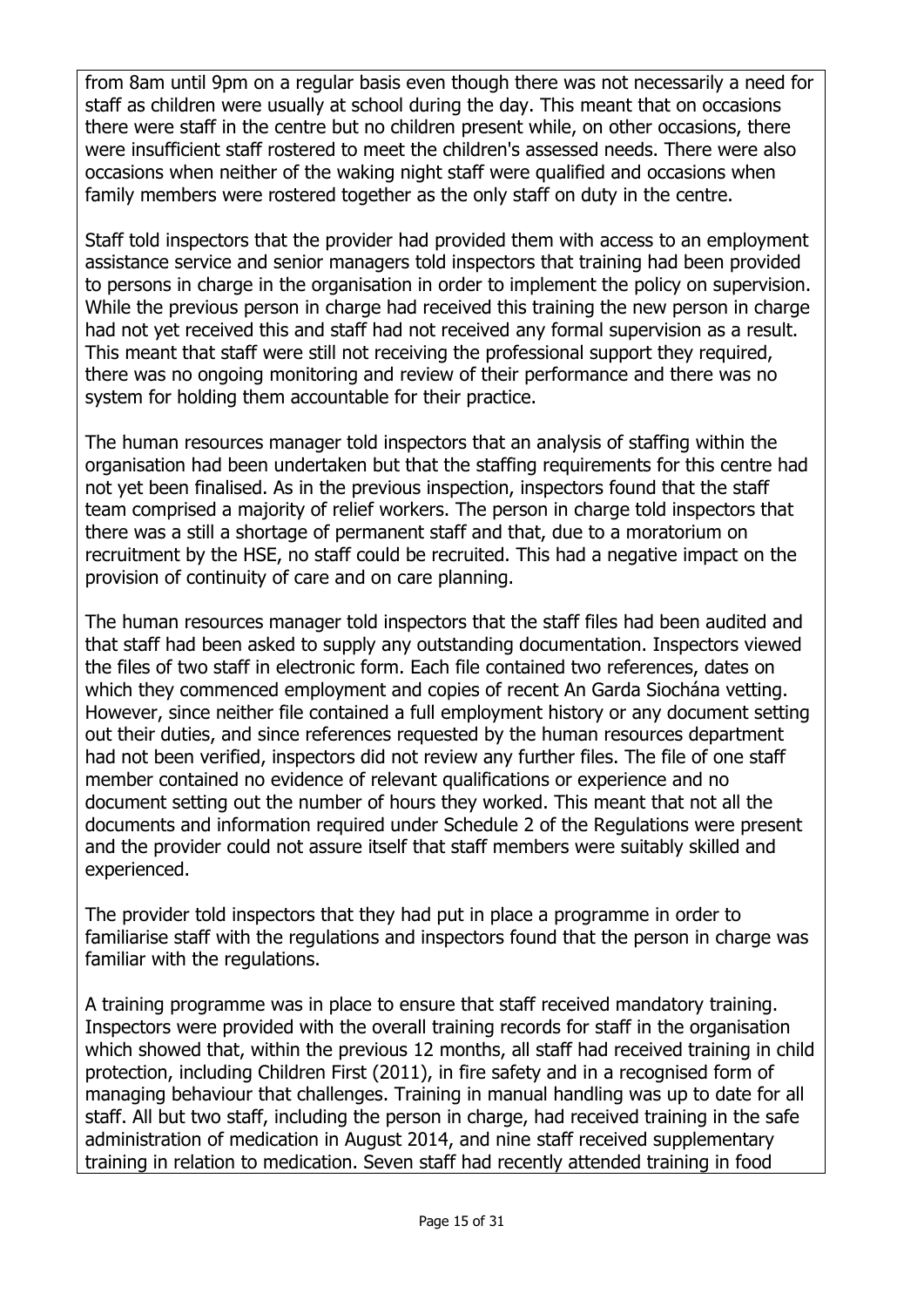hygiene and six staff had attended training in occupational first aid in 2014. Inspectors found that new managers in the organisation had concentrated on ensuring that all staff received core mandatory training. A training needs analysis had yet to be undertaken. This meant that the staff training programme was informed only by the Regulations and not by the particular needs of the children for whom the staff cared.

#### **Judgment:**

Non Compliant - Major

### **Closing the Visit**

At the close of the inspection a feedback meeting was held to report on the inspection findings.

### **Acknowledgements**

The inspector wishes to acknowledge the cooperation and assistance of all the people who participated in the inspection.

### **Report Compiled by:**

Tom Flanagan Inspector of Social Services Regulation Directorate Health Information and Quality Authority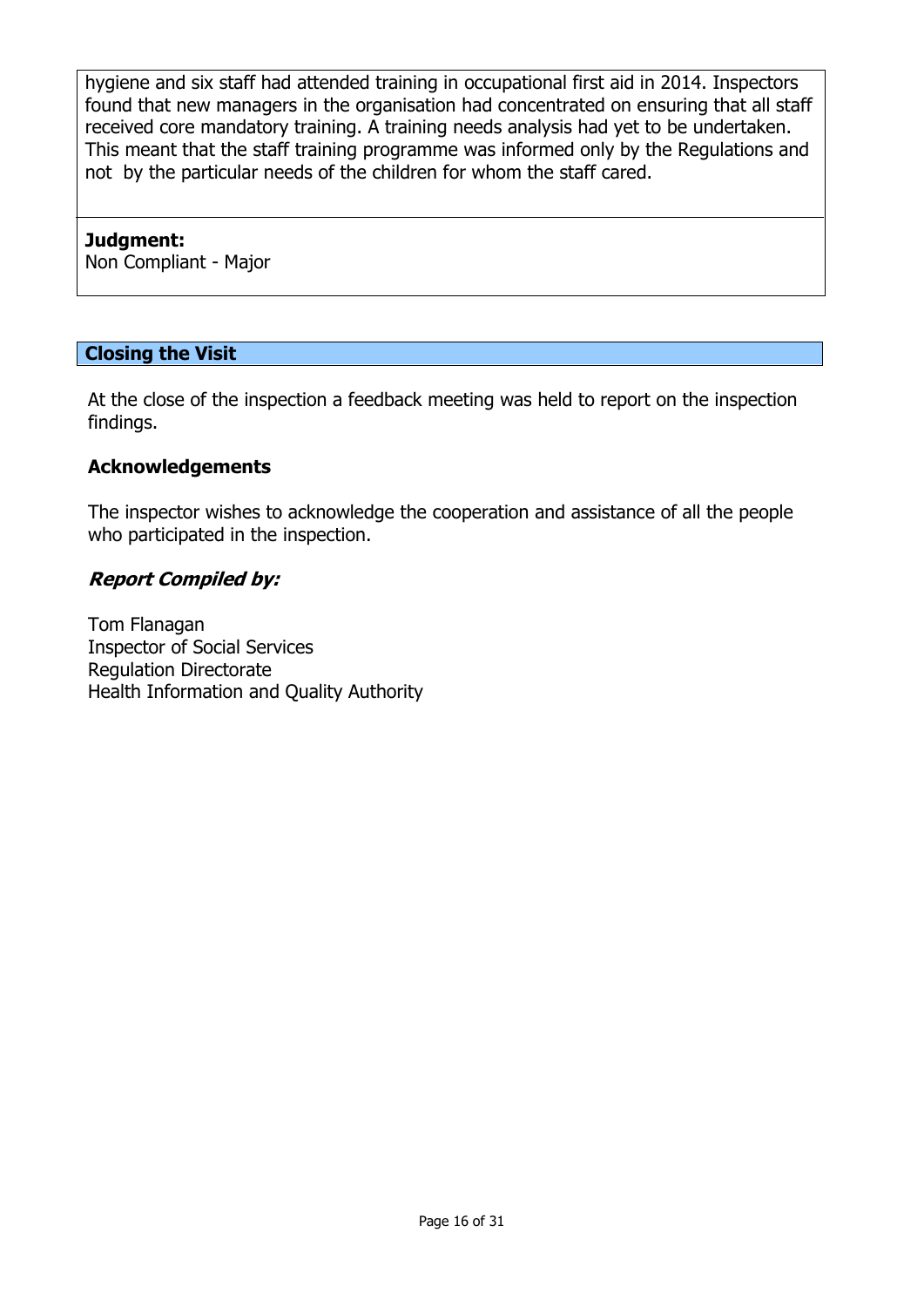# **Health Information and Quality Authority Regulation Directorate**



**Action Plan**

An tÚdarás Um Fhaisnéis agus Cáilíocht Sláinte

### **Provider's response to inspection report<sup>1</sup>**

| <b>Centre name:</b>        | A designated centre for people with disabilities<br>operated by St Catherine's Association Limited |
|----------------------------|----------------------------------------------------------------------------------------------------|
| Centre ID:                 | OSV-0001846                                                                                        |
| <b>Date of Inspection:</b> | 10 December 2014                                                                                   |
| Date of response:          | 09 April 2014                                                                                      |

#### **Requirements**

This section sets out the actions that must be taken by the provider or person in charge to ensure compliance with the Health Act 2007 (Care and Support of Residents in Designated Centres for Persons (Children and Adults) with Disabilities) Regulations 2013, Health Act 2007 (Registration of Designated Centres for Persons (Children and Adults with Disabilities) Regulations 2013 and the National Standards for Residential Services for Children and Adults with Disabilities.

All registered providers should take note that failure to fulfil your legal obligations and/or failure to implement appropriate and timely action to address the non compliances identified in this action plan may result in enforcement action and/or prosecution, pursuant to the Health Act 2007, as amended, and Regulations made thereunder.

# **Outcome 05: Social Care Needs**

**Theme:** Effective Services

### **The Person in Charge (PIC) is failing to comply with a regulatory requirement in the following respect:**

Comprehensive assessments were not in place for all children.

#### **Action Required:**

 $\overline{a}$ 

Under Regulation 05 (1) (b) you are required to: Ensure that a comprehensive assessment, by an appropriate health care professional, of the health, personal and social care needs of each resident is carried out as required to reflect changes in need

 $<sup>1</sup>$  The Authority reserves the right to edit responses received for reasons including: clarity; completeness; and,</sup> compliance with legal norms.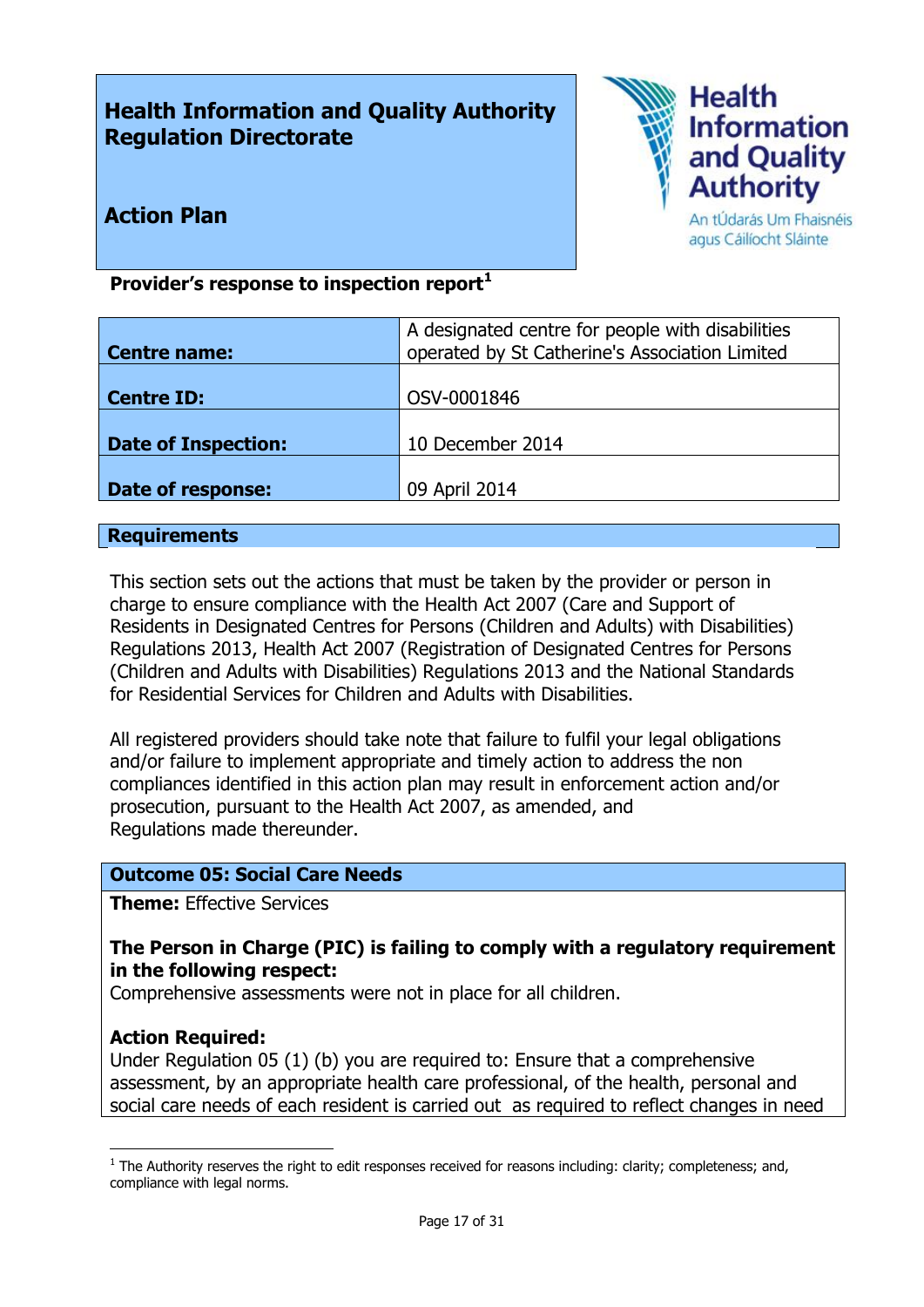and circumstances, but no less frequently than on an annual basis.

# **Please state the actions you have taken or are planning to take:**

An assessment of need will be carried out for all children in this location to ensure that each child has a comprehensive assessment. Each assessment will be carried out by an appropriate health care professional, with MDT involvement. Professional recommendations will be included in the assessment of need.

# **Proposed Timescale:** 30/04/2015

**Theme:** Effective Services

# **The Person in Charge (PIC) is failing to comply with a regulatory requirement in the following respect:**

There was limited evidence that the personal plans had been developed with the maximum participation of the children and their parents and the parents had not signed the plans.

# **Action Required:**

Under Regulation 05 (6) (b) you are required to: Ensure that personal plan reviews are conducted in a manner that ensures the maximum participation of each resident, and where appropriate his or her representative, in accordance with the resident's wishes, age and the nature of his or her disability.

### **Please state the actions you have taken or are planning to take:**

Personal Plans will be developed and reviewed in a manner which ensures the maximum participation of the children and their parents. Their participation in the development of the plan will be recorded on the plan.

# **Proposed Timescale:** 30/05/2015

**Theme:** Effective Services

### **The Registered Provider is failing to comply with a regulatory requirement in the following respect:**

Children who were assessed as requiring two-to-one staffing did not receive this level of staffing and, as a result, their opportunities to meet their personal goals were compromised.

# **Action Required:**

Under Regulation 05 (2) you are required to: Put in place arrangements to meet the assessed needs of each resident.

### **Please state the actions you have taken or are planning to take:**

Arrangements will be put in place to ensure the availability of staff at key times to provide opportunity for the children to meet their personal goals and meet their assessed needs. Children who are assessed as requiring two-to-one staffing will receive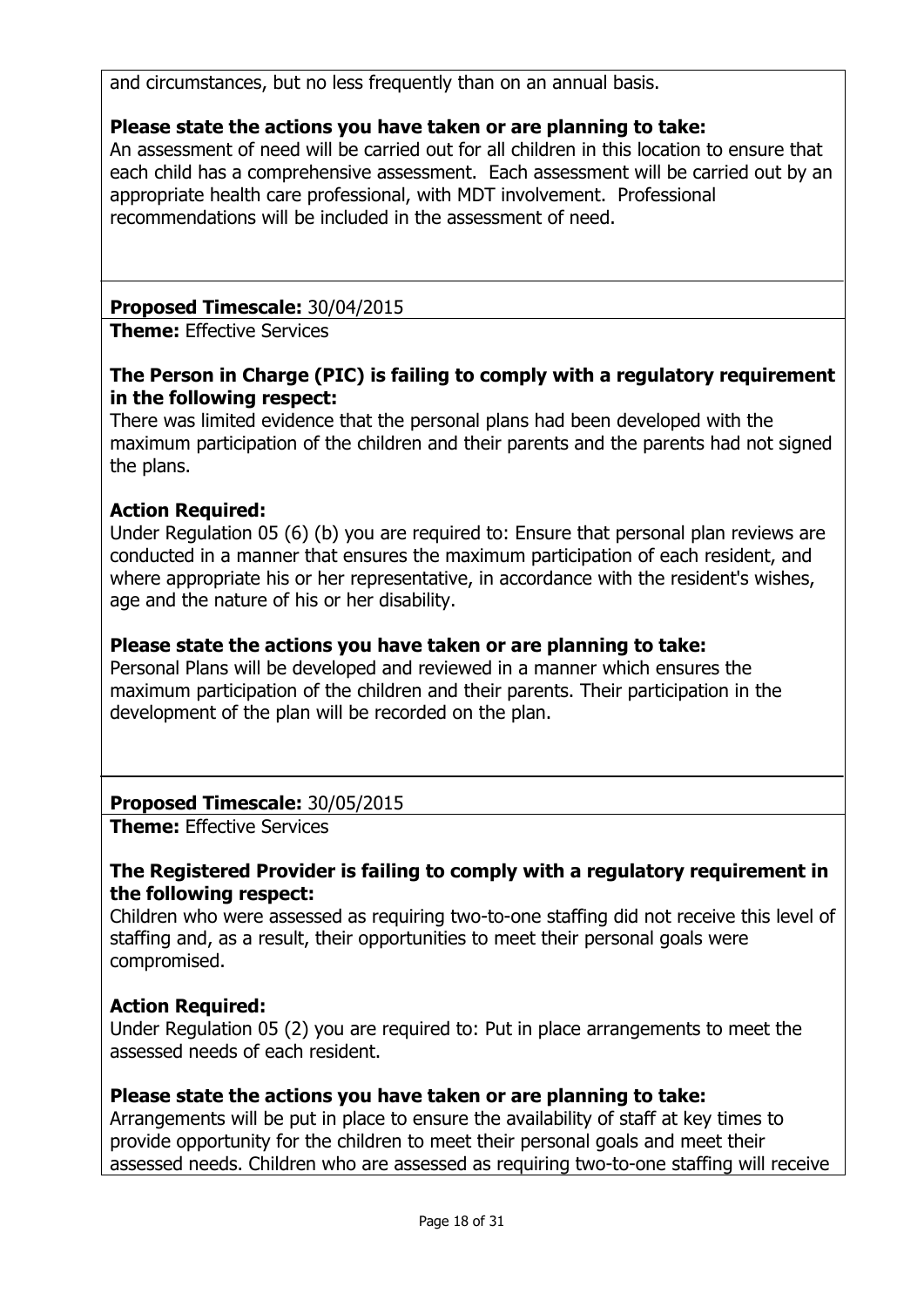this level of support.

#### **Proposed Timescale:** 30/04/2015

**Theme:** Effective Services

#### **The Person in Charge (PIC) is failing to comply with a regulatory requirement in the following respect:**

The long-term needs of two children were not adequately set out in their personal plans.

There was no discharge plan in place for a child who had been resident in the centre for three weeks.

### **Action Required:**

Under Regulation 25 (4) (b) you are required to: Discharge residents from the designated centre in a planned and safe manner.

#### **Please state the actions you have taken or are planning to take:**

The personal plans for these two children have been reviewed and revised to adequately address and include the long term support needs of each child. This will be carried out by 16/02/2015.

The discharge policy is being developed to ensure all children being discharged from the centre do so in a planned and safe manner. A discharge plan will be developed for each child who is being discharged from the service. This will be carried out by 30/05/2015.

### **Proposed Timescale:** 30/05/2015

### **Outcome 07: Health and Safety and Risk Management**

**Theme:** Effective Services

#### **The Registered Provider is failing to comply with a regulatory requirement in the following respect:**

The risk management policy did not set out how to identify and assess risks.

### **Action Required:**

Under Regulation 26 (1) (a) you are required to: Ensure that the risk management policy includes hazard identification and assessment of risks throughout the designated centre.

### **Please state the actions you have taken or are planning to take:**

The Risk Management policy will be updated to outline the process in place for hazard identification and assessment of risks throughout the designated centre.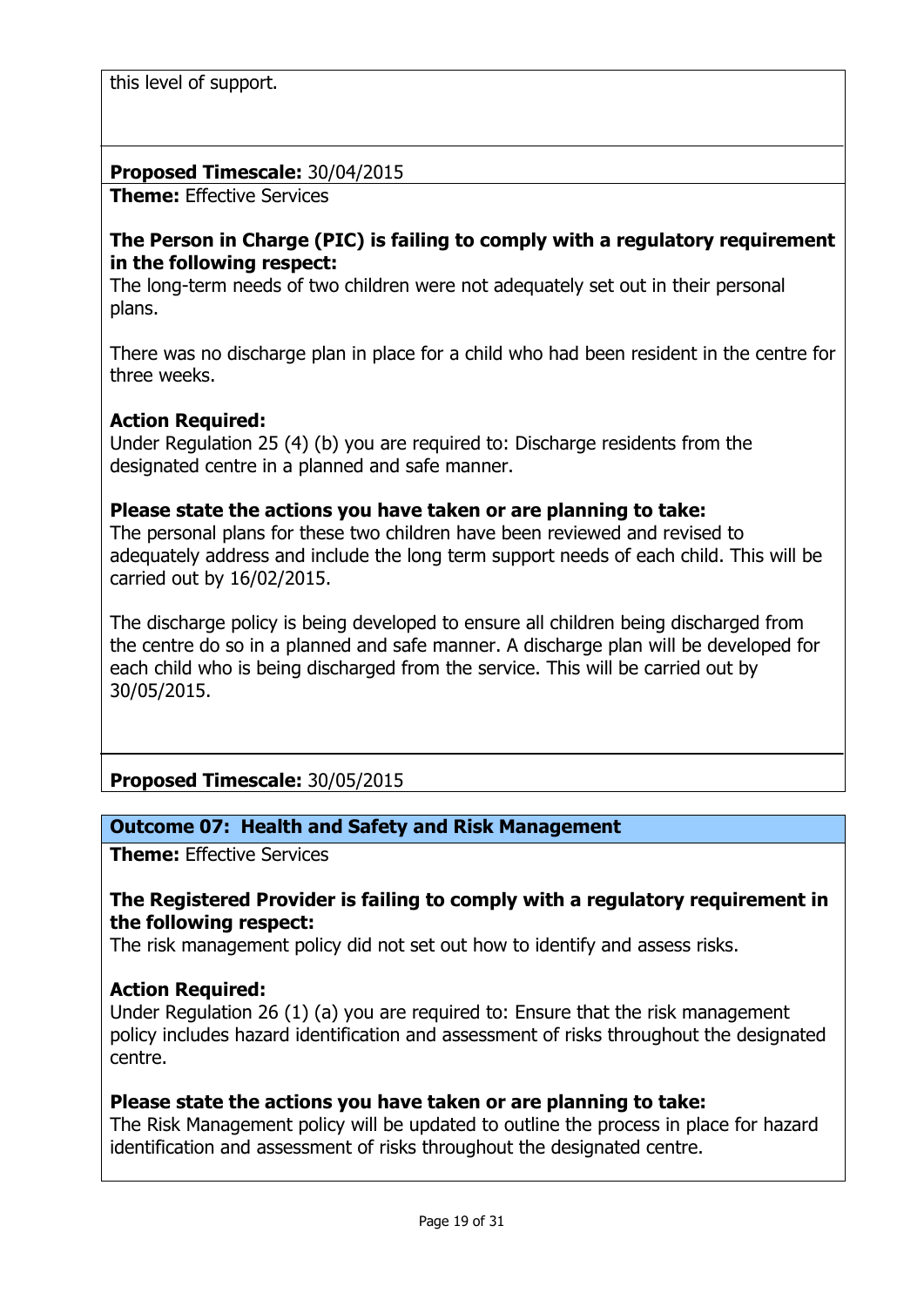# **Proposed Timescale:** 30/03/2015

**Theme:** Effective Services

### **The Registered Provider is failing to comply with a regulatory requirement in the following respect:**

The risk management policy did not set out the measures and actions in place to control identified risks.

### **Action Required:**

Under Regulation 26 (1) (b) you are required to: Ensure that the risk management policy includes the measures and actions in place to control the risks identified.

### **Please state the actions you have taken or are planning to take:**

The Risk Management Policy will be updated to outline the process to include the identification and implementation of measures and actions to control identified risks.

### **Proposed Timescale:** 30/03/2015

**Theme:** Effective Services

#### **The Registered Provider is failing to comply with a regulatory requirement in the following respect:**

The risk management policy did not set out the arrangements in place to ensure that the risk control measures were proportionate to the risks identified.

### **Action Required:**

Under Regulation 26 (1) (e) you are required to: Ensure that the risk management policy includes arrangements to ensure that risk control measures are proportional to the risk identified, and that any adverse impact such measures might have on the resident's quality of life have been considered.

### **Please state the actions you have taken or are planning to take:**

The risk management policy will be updated to outline the process of ensuring that the risk control measures are proportionate to the risks identified. Consideration will be given to the possible adverse impact control measures for the management of risk may have on the resident's quality of life.

# **Proposed Timescale:** 30/03/2015

**Theme:** Effective Services

### **The Registered Provider is failing to comply with a regulatory requirement in the following respect:**

The system for the assessment and monitoring of risks in the centre was inadequate as a comprehensive set of risk assessments had not been carried out on the premises.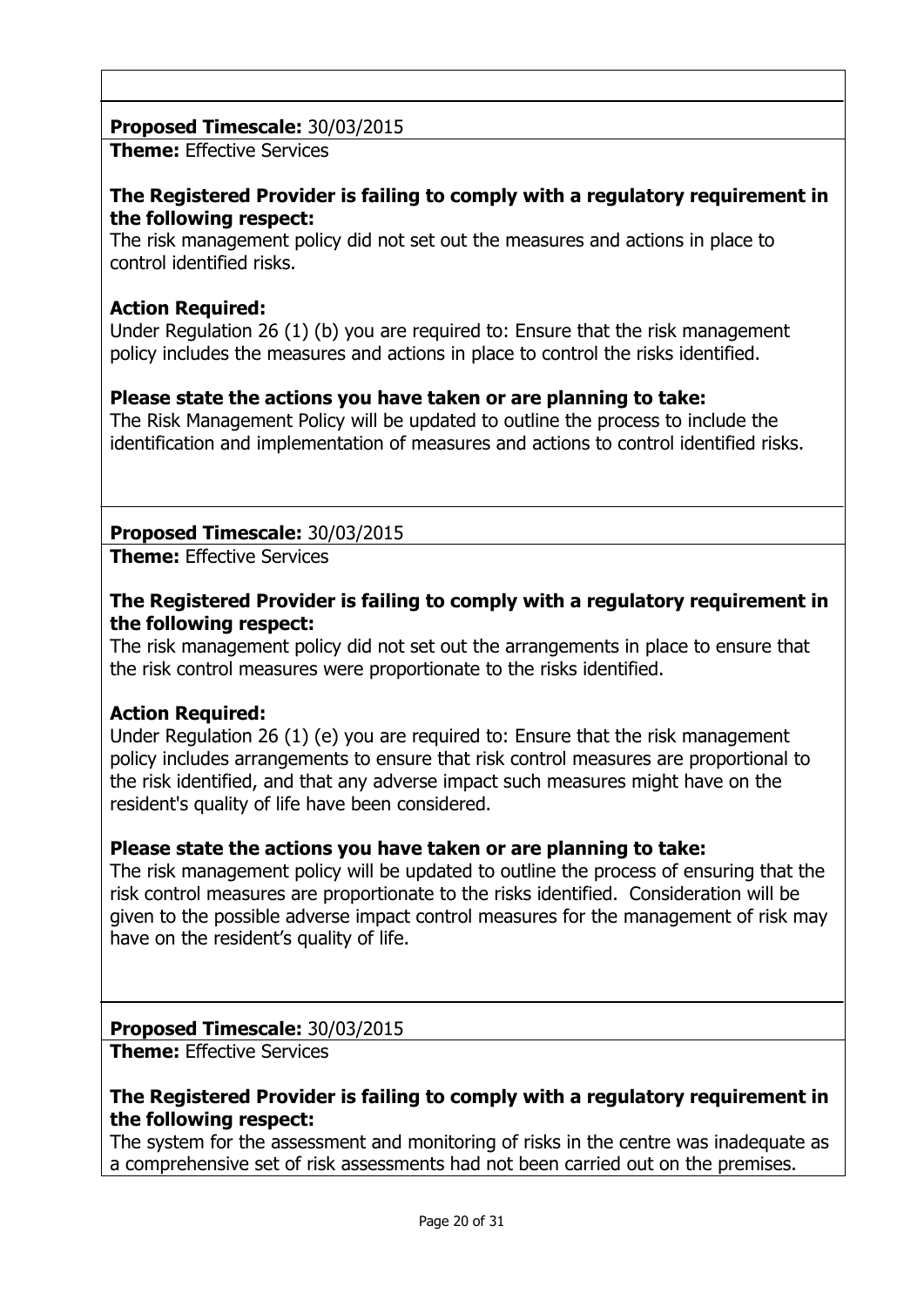# **Action Required:**

Under Regulation 26 (2) you are required to: Put systems in place in the designated centre for the assessment, management and ongoing review of risk, including a system for responding to emergencies.

### **Please state the actions you have taken or are planning to take:**

The Authority did not agree this action plan with the provider despite affording the provider two attempts to submit a satisfactory response.

A comprehensive set of risk assessments has been carried out on the premises. The risk assessments are located in the location specific Health & Safety Statement. The system for assessing and management of risks includes a monthly review of the location specific risk assessments.

**Proposed Timescale:** 30/03/2015

**Theme:** Effective Services

### **The Registered Provider is failing to comply with a regulatory requirement in the following respect:**

The risk assessment policy did not include the measures in place to control risk of accidental injury to residents, visitors or staff.

### **Action Required:**

Under Regulation 26 (1) (c) (ii) you are required to: Ensure that the risk management policy includes the measures and actions in place to control accidental injury to residents, visitors or staff.

### **Please state the actions you have taken or are planning to take:**

The risk management policy will be updated to outline the process in place to control risk of accidental injury to residents, visitors or staff.

### **Proposed Timescale:** 27/02/2015

**Theme:** Effective Services

### **The Registered Provider is failing to comply with a regulatory requirement in the following respect:**

The risk management policy did not include the measures in place to control risk of aggression and violence.

# **Action Required:**

Under Regulation 26 (1) (c) (iii) you are required to: Ensure that the risk management policy includes the measures and actions in place to control aggression and violence.

# **Please state the actions you have taken or are planning to take:**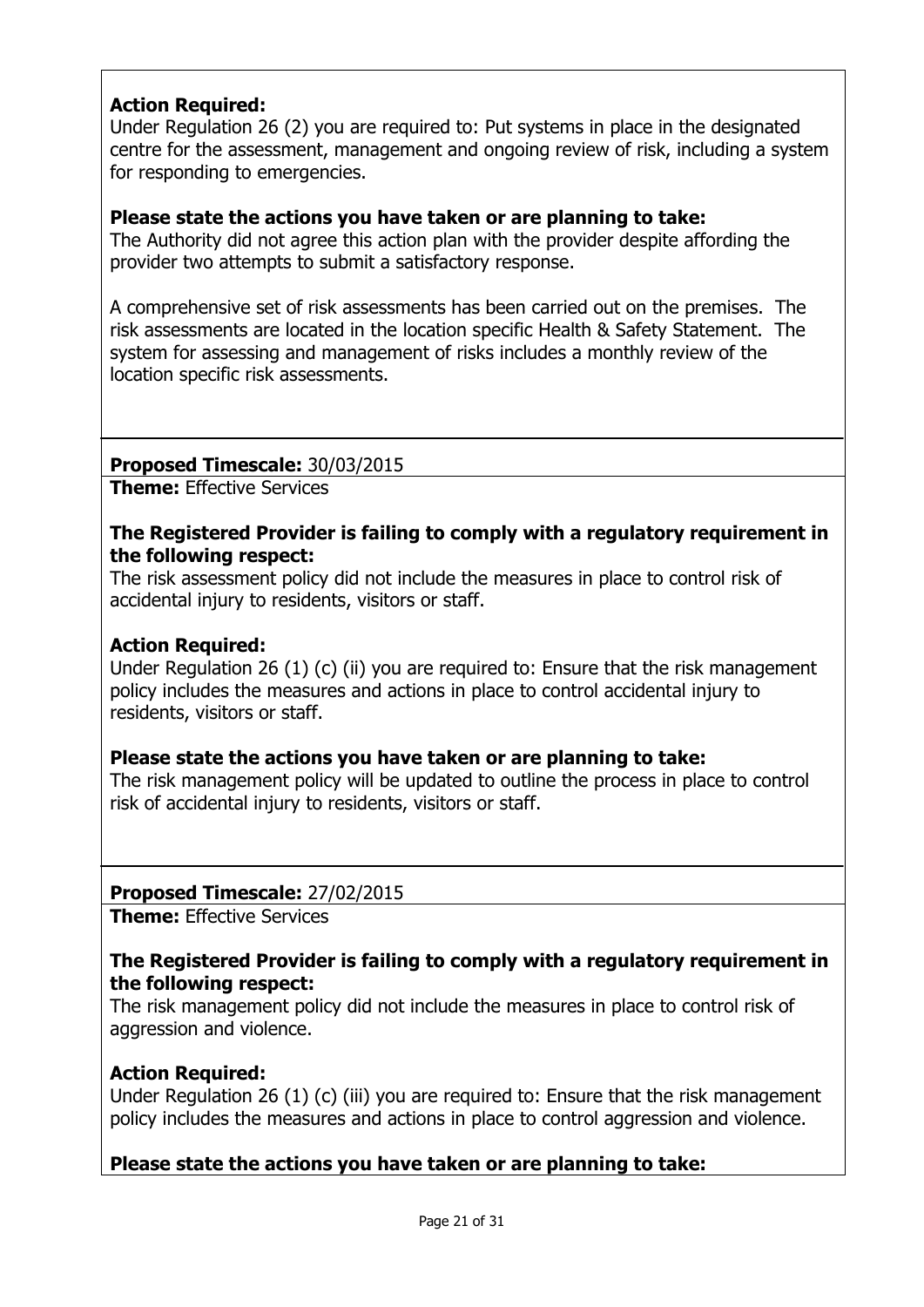The Risk Management Policy will be updated to outline the process in place to control aggression and violence.

### **Proposed Timescale:** 30/03/2015

**Theme:** Effective Services

### **The Registered Provider is failing to comply with a regulatory requirement in the following respect:**

The risk management policy did not include the measures in place to control risk of selfharm.

### **Action Required:**

Under Regulation 26 (1) (c) (iv) you are required to: Ensure that the risk management policy includes the measures and actions in place to control self-harm.

### **Please state the actions you have taken or are planning to take:**

The Risk Management Policy will be updated to outline the process in place to control self-harm.

### **Proposed Timescale:** 30/03/2015

**Theme:** Effective Services

### **The Registered Provider is failing to comply with a regulatory requirement in the following respect:**

The risk management policy did not include the measures in place to control the risk of an unexplained absence of a resident.

### **Action Required:**

Under Regulation 26 (1) (c) (i) you are required to: Ensure that the risk management policy includes the measures and actions in place to control the unexplained absence of a resident.

### **Please state the actions you have taken or are planning to take:**

The Risk Management Policy will be updated to outline the process in place to control the unexplained absence of a resident. A Missing Person's Folder is available in the location which records the emergency response procedure.

### **Proposed Timescale:** 30/03/2015

**Theme:** Effective Services

### **The Registered Provider is failing to comply with a regulatory requirement in the following respect:**

The risk management policy did not set out the arrangements for the identification,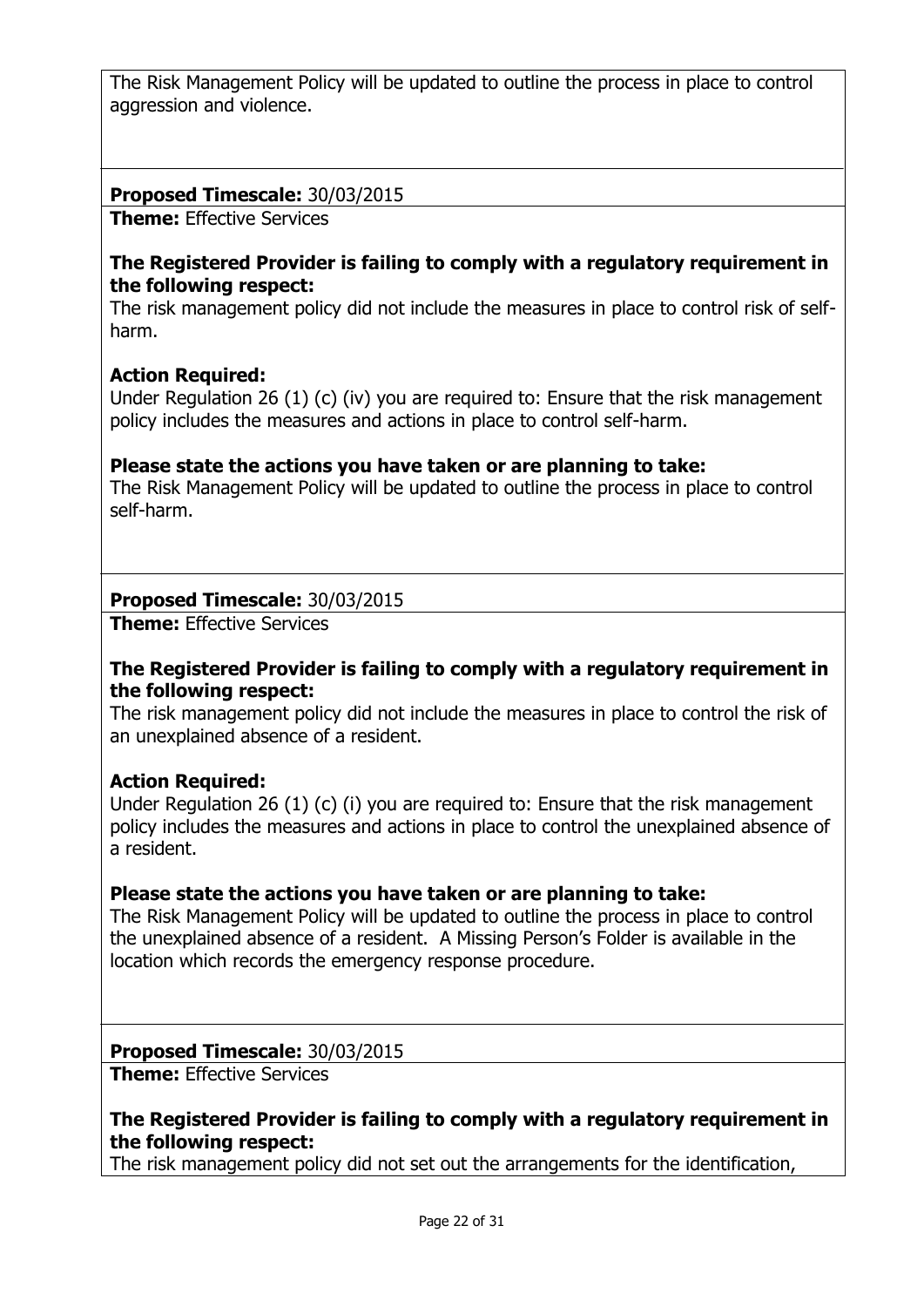recording and investigation of and learning from serious incidents and adverse events.

Incidents were recorded by staff but the incident forms were not signed off by the person in charge and by a senior manager as required.

### **Action Required:**

Under Regulation 26 (1) (d) you are required to: Ensure that the risk management policy includes arrangements for the identification, recording and investigation of, and learning from, serious incidents or adverse events involving residents.

### **Please state the actions you have taken or are planning to take:**

The risk management policy will be updated to outline the process for identification, recording and investigation of and learning form serious incidents and adverse events.

A process is now in place for the review of and signing off on incident report forms by the person in charge and senior manager as required.

### **Proposed Timescale:** 30/03/2015

**Theme:** Effective Services

### **The Registered Provider is failing to comply with a regulatory requirement in the following respect:**

The arrangements for the maintenance of a hygienic environment and for the prevention of the spread of infection were inadequate.

The manager and staff had not received training on infection control.

### **Action Required:**

Under Regulation 27 you are required to: Ensure that residents who may be at risk of a healthcare associated infection are protected by adopting procedures consistent with the standards for the prevention and control of healthcare associated infections published by the Authority.

### **Please state the actions you have taken or are planning to take:**

The Infection Control policy will be reviewed and updated to include procedures for the prevention and control of healthcare associated infections.

1. Cleaning Protocols will be developed for the location. This will be developed by 30/04/2015.

2. Staff training will be provided on infection control. This will be provided by 30/05/2015.

### **Proposed Timescale:** 30/05/2015

**Theme:** Effective Services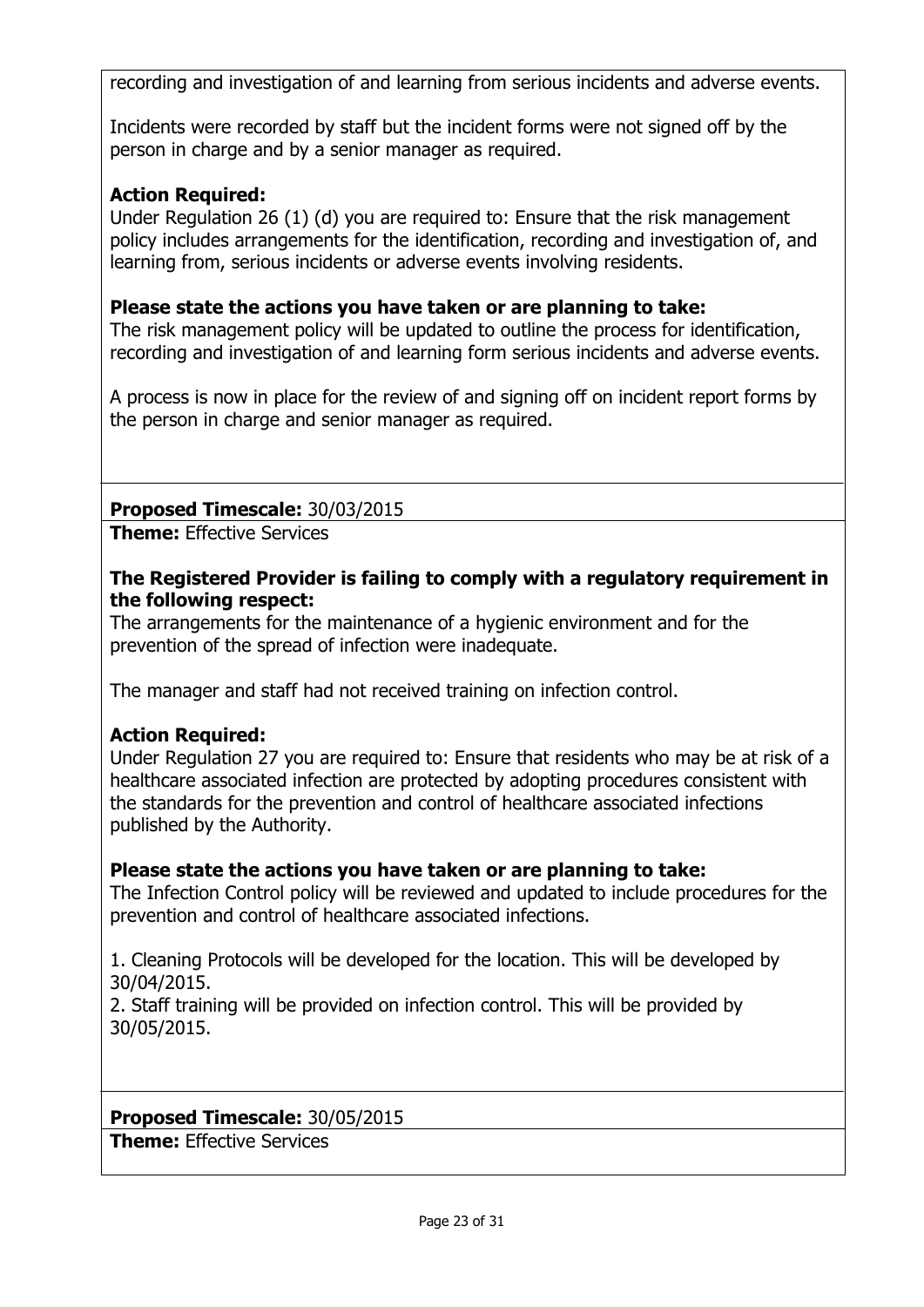#### **The Registered Provider is failing to comply with a regulatory requirement in the following respect:**

There was no evidence to show that the fire alarm was serviced in November 2014 when a service was due.

#### **Action Required:**

Under Regulation 28 (2) (b)(i) you are required to: Make adequate arrangements for maintaining of all fire equipment, means of escape, building fabric and building services.

#### **Please state the actions you have taken or are planning to take:**

The Fire and General Register and the Fire Alarm Panel have been updated to reflect servicing of fire equipment on 17.12.2014

#### **Proposed Timescale:** 17/12/2014

**Theme:** Effective Services

#### **The Registered Provider is failing to comply with a regulatory requirement in the following respect:**

It was reported that an audit of fire safety precautions had been undertaken since the previous inspection but there was no record of this audit available in the centre.

#### **Action Required:**

Under Regulation 28 (2) (b)(ii) you are required to: Make adequate arrangements for reviewing fire precautions.

#### **Please state the actions you have taken or are planning to take:**

A record of this audit and review of fire safety precautions will be made available in the centre.

**Proposed Timescale:** 30/03/2015

#### **Outcome 08: Safeguarding and Safety**

**Theme:** Safe Services

### **The Registered Provider is failing to comply with a regulatory requirement in the following respect:**

Not all restrictive practices were recorded.

### **Action Required:**

Under Regulation 07 (4) you are required to: Ensure that where restrictive procedures including physical, chemical or environmental restraint are used, they are applied in accordance with national policy and evidence based practice.

### **Please state the actions you have taken or are planning to take:**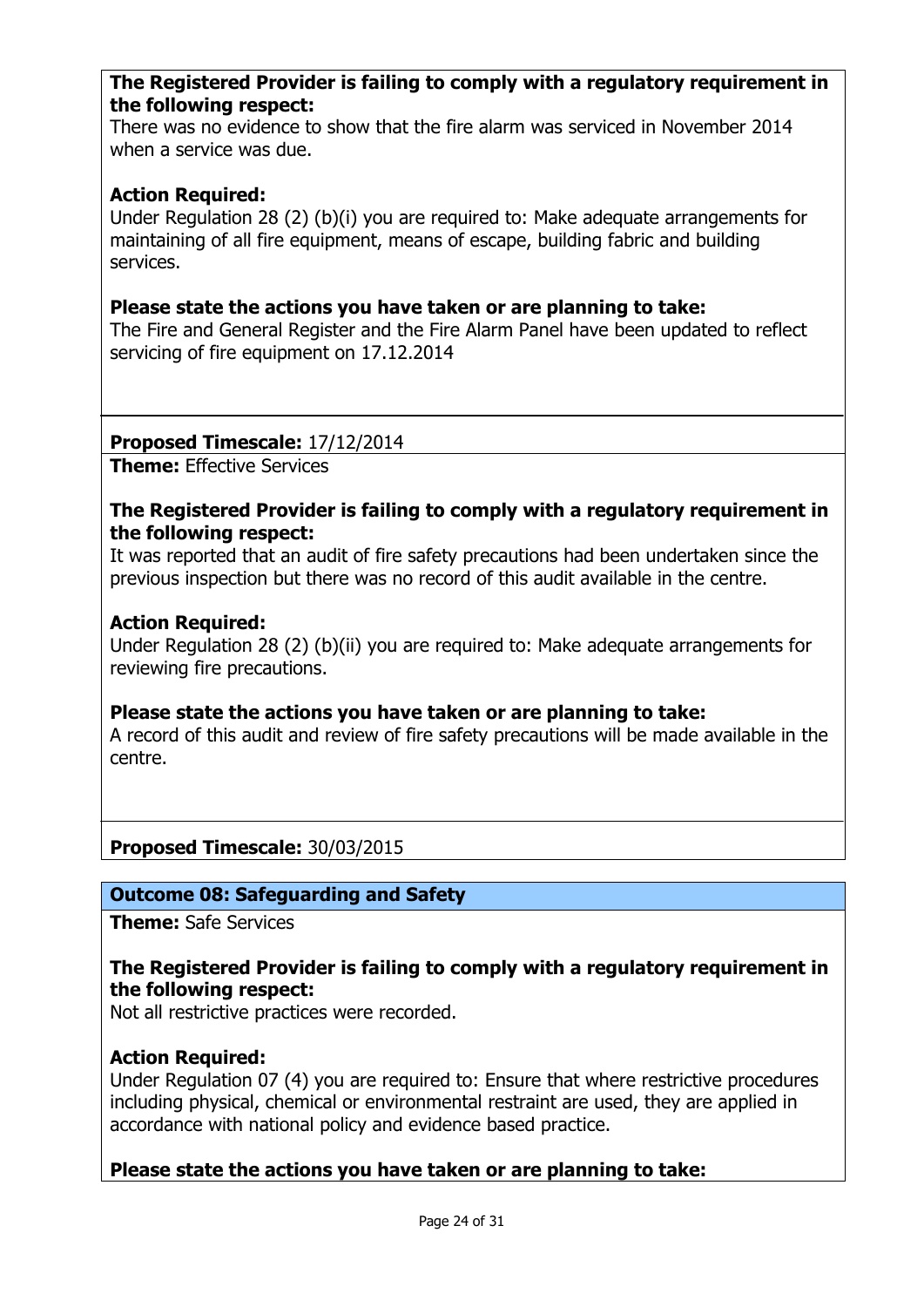As and from 01/01/2015 all restrictive practices are now being recorded for the centre. These are being monitored on a weekly basis by the QCT team. All restrictive practices are being reviewed to ensure that the restrictive practice in use is considered as being the least restrictive practice.

# **Proposed Timescale:** 27/02/2015

#### **Outcome 12. Medication Management**

**Theme:** Health and Development

#### **The Person in Charge (PIC) is failing to comply with a regulatory requirement in the following respect:**

The checklists for medications received in the centre were signed by only one staff member and not by two as required by the policy.

A log of controlled drugs was kept in each child's folder but there was no controlled drugs register. Records of controlled drugs were signed by one staff member only and not by two staff as required.

#### **Action Required:**

Under Regulation 29 (4) (a) you are required to: Put in place appropriate and suitable practices relating to the ordering, receipt, prescribing, storing, disposal and administration of medicines to ensure that any medicine that is kept in the designated centre is stored securely.

#### **Please state the actions you have taken or are planning to take:**

The medication policy has been brought to the attention of and discussed with all staff on 27/02/2015.

A controlled Drug Register for the location has been put in place. Staff will receive training in recording medication on the controlled drug register system in line with the medication management policy by 30/03/2015.

### **Proposed Timescale:** 30/03/2015

#### **Outcome 13: Statement of Purpose**

**Theme:** Leadership, Governance and Management

#### **The Registered Provider is failing to comply with a regulatory requirement in the following respect:**

The statement of purpose did not contain all the information set out in Schedule 1 of the regulations.

#### **Action Required:**

Under Regulation 03 (1) you are required to: Prepare in writing a statement of purpose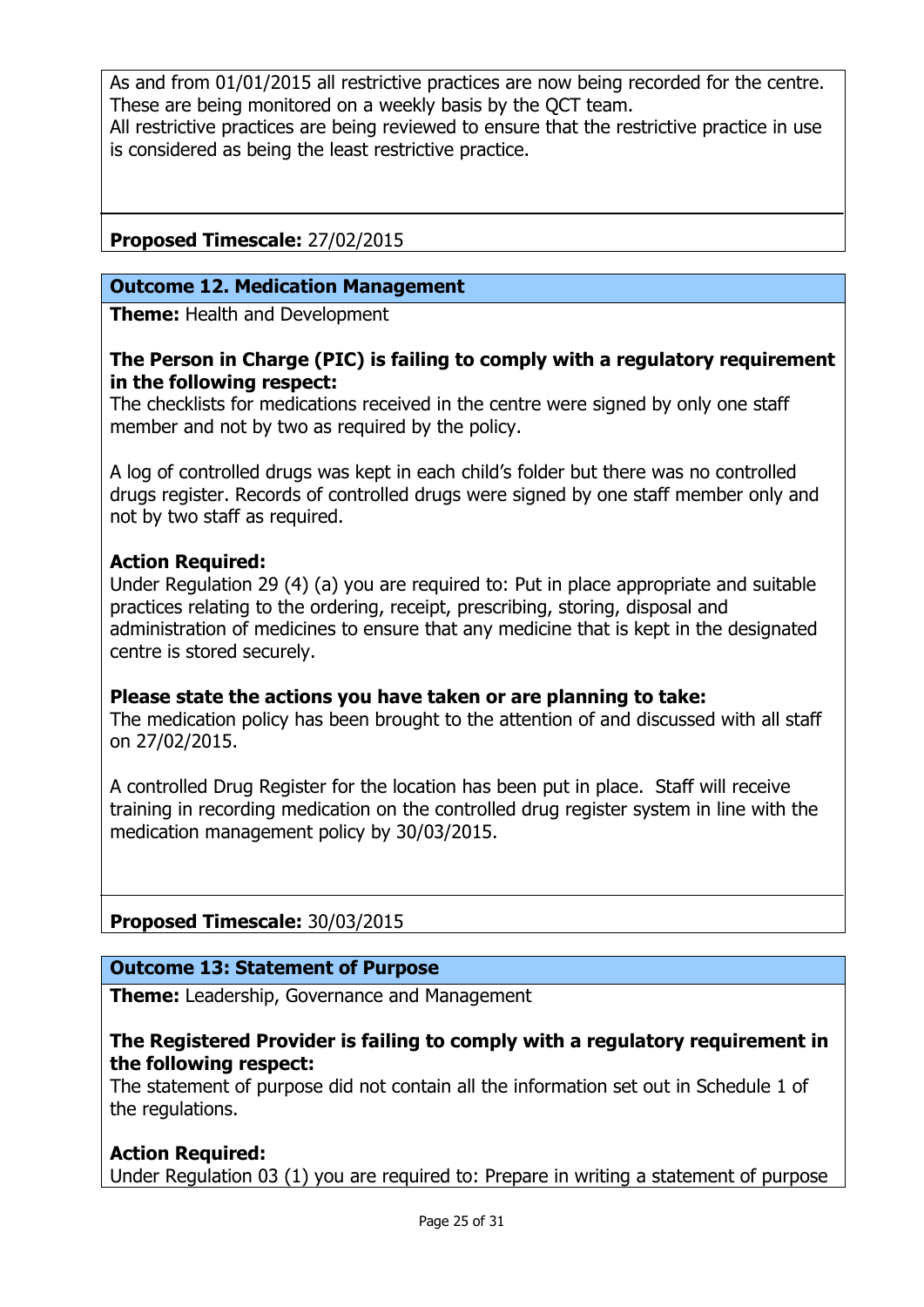containing the information set out in Schedule 1 of the Health Act 2007 (Care and Support of Residents in Designated Centres for Persons (Children and Adults) with Disabilities) Regulations 2013.

### **Please state the actions you have taken or are planning to take:**

The Statement of Purpose will be revised in line with Schedule 1.

#### **Proposed Timescale:** 30/04/2015

**Theme:** Leadership, Governance and Management

### **The Registered Provider is failing to comply with a regulatory requirement in the following respect:**

A child-friendly version of the statement of purpose was not made available to children.

### **Action Required:**

Under Regulation 03 (3) you are required to: Make a copy of the statement of purpose available to residents and their representatives.

### **Please state the actions you have taken or are planning to take:**

When the Statement of Purpose is revised it will be made available to the children and their families in a child friendly version.

### **Proposed Timescale:** 30/04/2015

### **Outcome 14: Governance and Management**

**Theme:** Leadership, Governance and Management

### **The Registered Provider is failing to comply with a regulatory requirement in the following respect:**

The person in charge did not have sufficient support from senior management in relation to providing adequate staffing for the centre when there was a recognised shortage of qualified and permanent staff.

Formal mechanisms to support, develop and performance manage all members of staff were not in place as the person in charge was not trained in supervision and the staff team did not receive supervision.

### **Action Required:**

Under Regulation 23 (3) (a) you are required to: Put in place effective arrangements to support, develop and performance manage all members of the workforce to exercise their personal and professional responsibility for the quality and safety of the services that they are delivering.

**Please state the actions you have taken or are planning to take:**  1. The support structure for the Person in Charge has been revised to ensure that the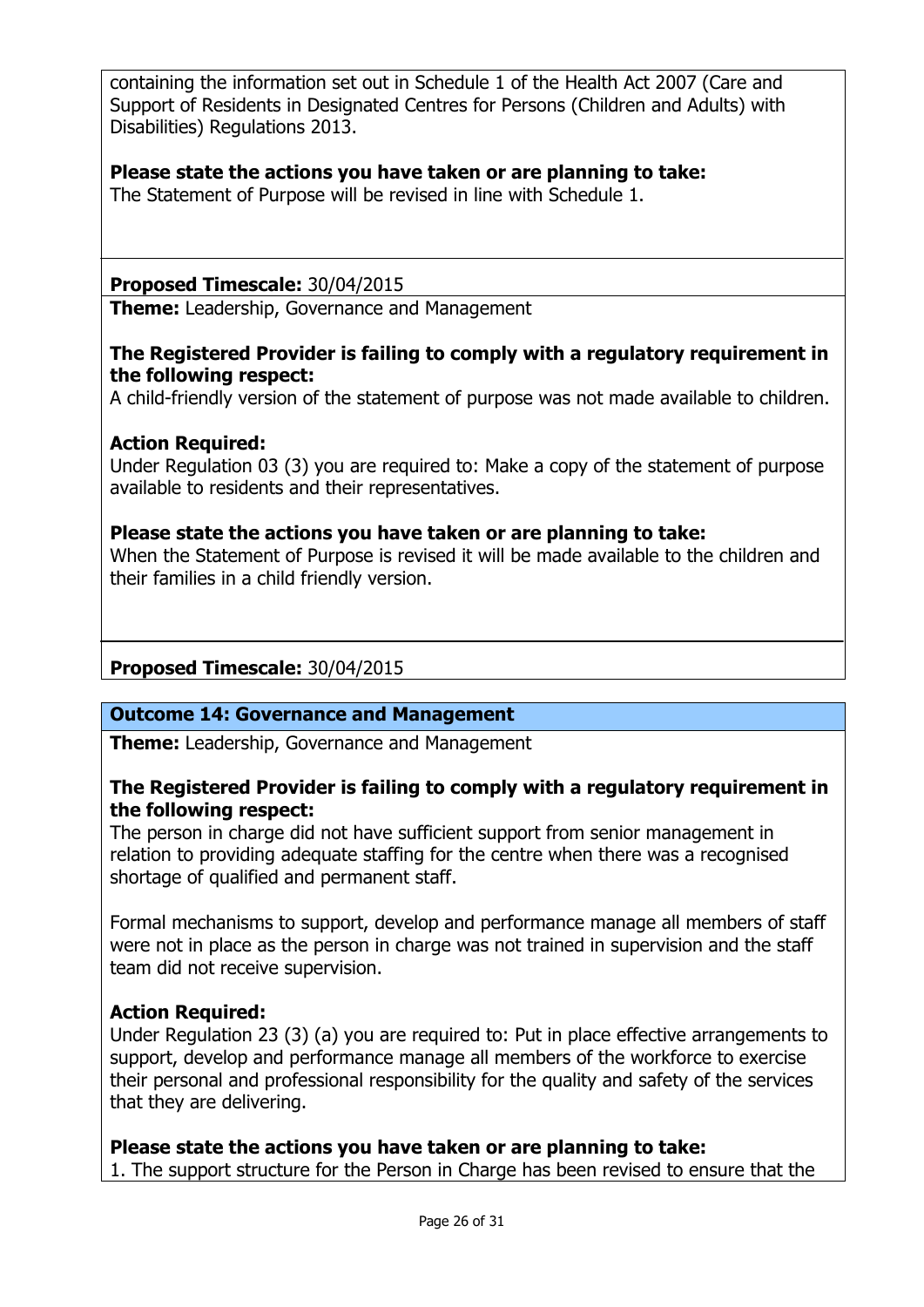person in charge has the necessary support to provide adequate staffing for the location.

2. Senior Management and the Person in Charge are developing a new roster system to ensure adequate staffing for the location. A core team is also being identified to alleviate staffing issues in the location.

3. The Person in Charge has received training in supervision (16.02.2015) and has prepared a timetable of supervision for members of the staff team to ensure that staff are adequately supported to exercise their personal and professional responsibility.

# **Proposed Timescale:** 30/04/2015

**Theme:** Leadership, Governance and Management

### **The Registered Provider is failing to comply with a regulatory requirement in the following respect:**

There was no annual review of the quality and safety of care in the centre.

# **Action Required:**

Under Regulation 23 (1) (d) you are required to: Ensure there is an annual review of the quality and safety of care and support in the designated centre and that such care and support is in accordance with standards.

# **Please state the actions you have taken or are planning to take:**

An annual review of the quality and safety of care in the centre took place on the 11.02.2015.

A report was produced following the review and is available at the location.

# **Proposed Timescale:** 11/02/2015

**Theme:** Leadership, Governance and Management

### **The Registered Provider is failing to comply with a regulatory requirement in the following respect:**

There was no annual review of the quality and safety of care and support that provided for consultation with residents and their representatives.

# **Action Required:**

Under Regulation 23 (1) (e) you are required to: Ensure that the annual review of the quality and safety of care and support in the designated centre provides for consultation with residents and their representatives.

# **Please state the actions you have taken or are planning to take:**

An Annual Review of the safety and quality of care and supports provided in the location conducted on 11.02.2015

The Annual Reviewed provided an opportunity for consultation with the residents.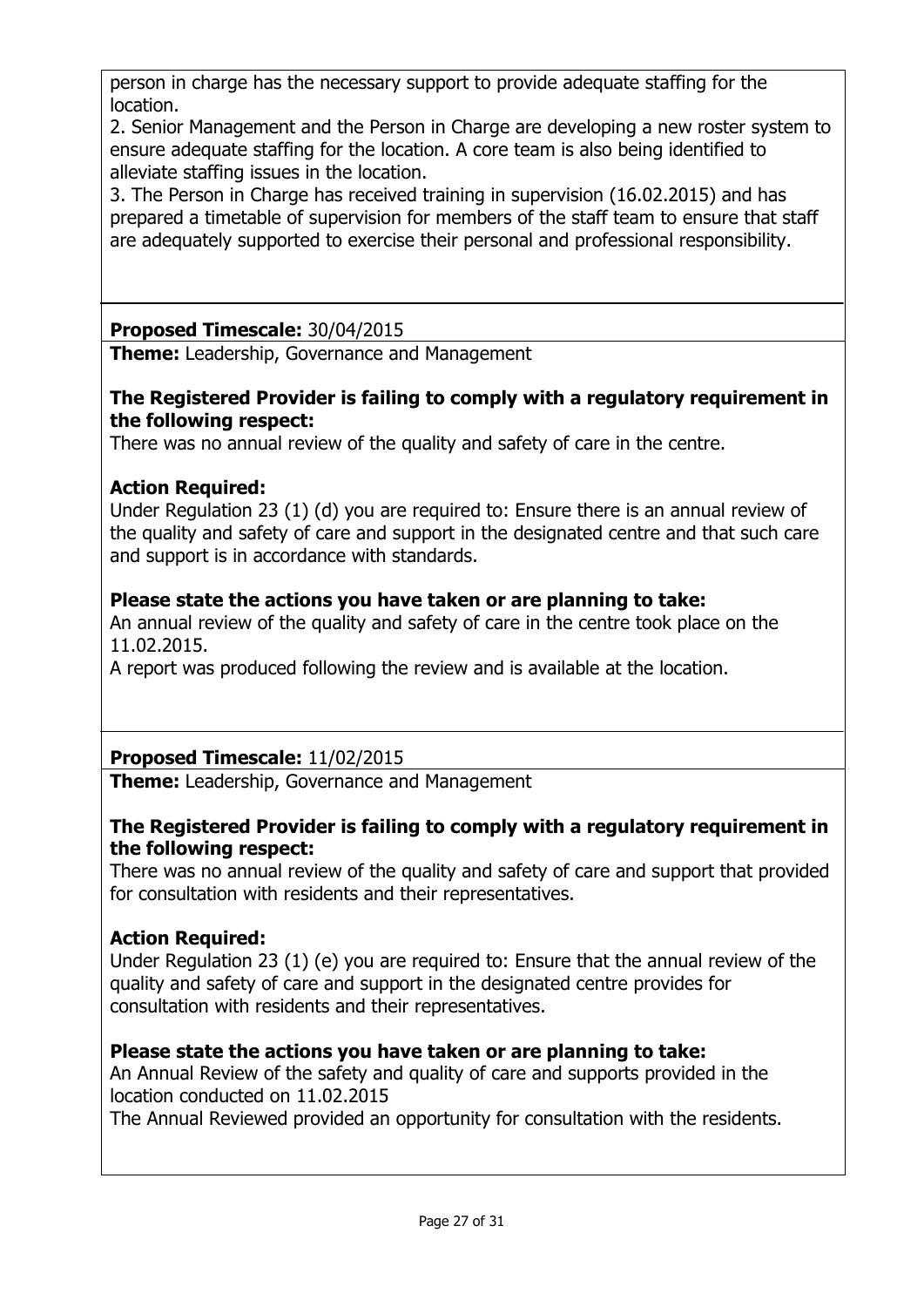# **Proposed Timescale:** 11/02/2015

**Theme:** Leadership, Governance and Management

### **The Registered Provider is failing to comply with a regulatory requirement in the following respect:**

There was no copy of an annual review of the quality and safety of care and support made available to residents and the chief inspector.

# **Action Required:**

Under Regulation 23 (1) (f) you are required to: Ensure that a copy of the annual review of the quality and safety of care and support in the designated centre is made available to residents and, if requested, to the chief inspector.

### **Please state the actions you have taken or are planning to take:**

An Annual Review of the safety and quality of care and supports provided in the location was carried out on the 11.02.2015. The report will be made available to the residents and if requested, to the Chief Inspector.

# **Proposed Timescale:** 11/02/2015

**Theme:** Leadership, Governance and Management

### **The Registered Provider is failing to comply with a regulatory requirement in the following respect:**

The provider had not identified all the risks in the centre.

### **Action Required:**

Under Regulation 23 (1) (c) you are required to: Put management systems in place in the designated centre to ensure that the service provided is safe, appropriate to residents' needs, consistent and effectively monitored.

### **Please state the actions you have taken or are planning to take:**

The Authority did not agree this action plan with the provider despite affording the provider two attempts to submit a satisfactory response.

The Risk Management Policy will be updated to outline the process for identifying all the risks in the centre. An assessment has been completed to ensure appropriate identification of all the risks in the centre.

### **Proposed Timescale:** 27/02/2015

### **Outcome 16: Use of Resources**

**Theme:** Use of Resources

### **The Registered Provider is failing to comply with a regulatory requirement in**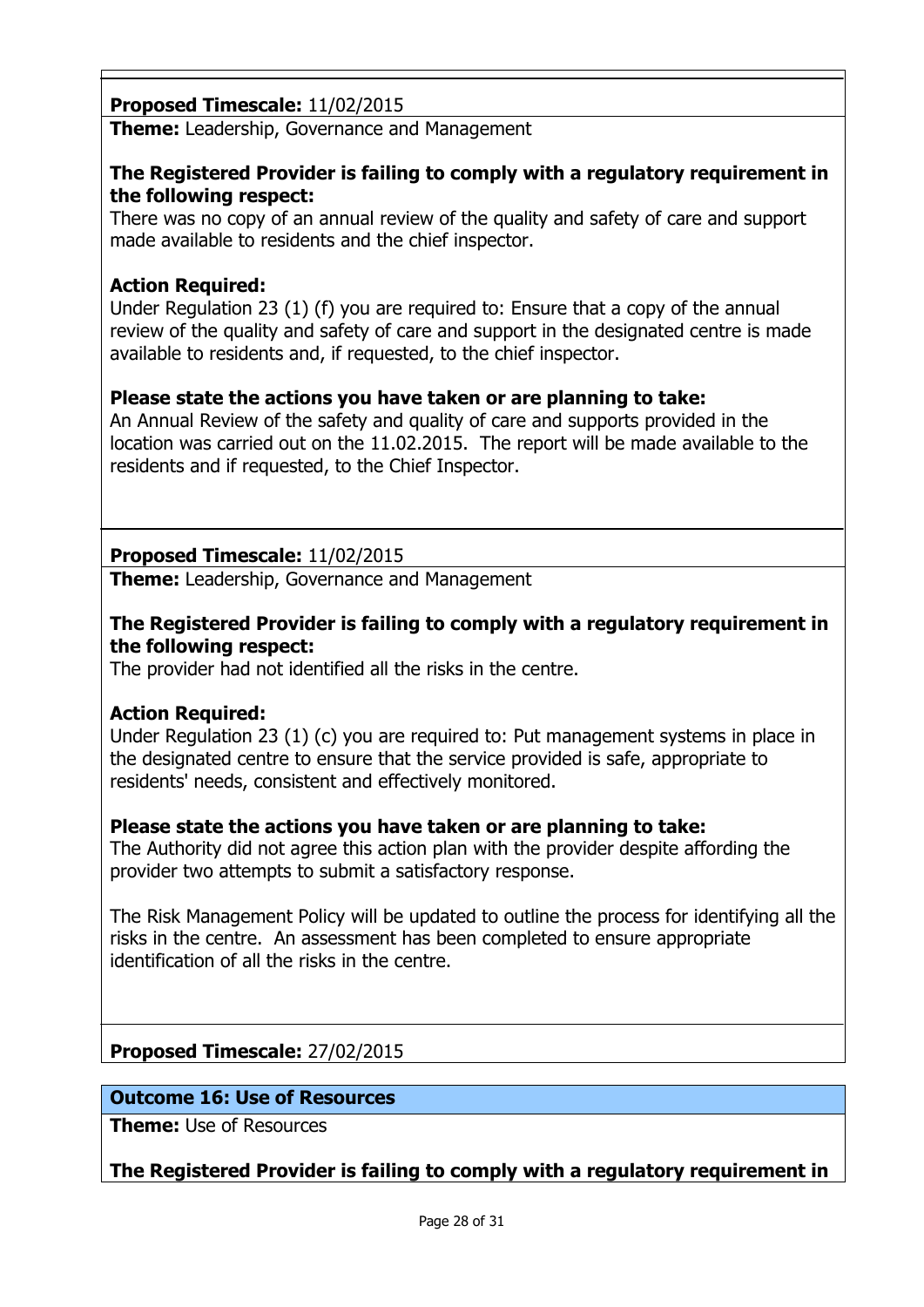### **the following respect:**

The level of staffing in the centre was not in line with the assessed needs of the children.

#### **Action Required:**

Under Regulation 23 (1) (a) you are required to: Ensure that the designated centre is resourced to ensure the effective delivery of care and support in accordance with the statement of purpose.

#### **Please state the actions you have taken or are planning to take:**

A review of the assessed needs of the children has taken place to identify the appropriate number and skill set of staff required to meet the needs of the children.

A core staff team will be identified for the location to ensure that the location is adequately staffed to ensure the effective delivery of care and support in accordance with the statement of purpose.

### **Proposed Timescale:** 30/04/2015

### **Outcome 17: Workforce**

**Theme:** Responsive Workforce

### **The Person in Charge (PIC) is failing to comply with a regulatory requirement in the following respect:**

The staff files seen by inspectors did not contain all the documents and information required under Schedule 2 of the Regulations.

#### **Action Required:**

Under Regulation 15 (5) you are required to: Ensure that information and documents as specified in Schedule 2 are obtained for all staff.

### **Please state the actions you have taken or are planning to take:**

Staff files are being reviewed to ensure compliance with schedule 2 of the regulations and to ensure that the files.

#### **Proposed Timescale:** 30/04/2015

**Theme: Responsive Workforce** 

#### **The Registered Provider is failing to comply with a regulatory requirement in the following respect:**

Staffing levels were not sufficient to meet the assessed needs of all the children.

There remained a high dependence on relief staff for the day to day functioning of the centre and an imbalance between unqualified staff and those who had appropriate qualifications and experience.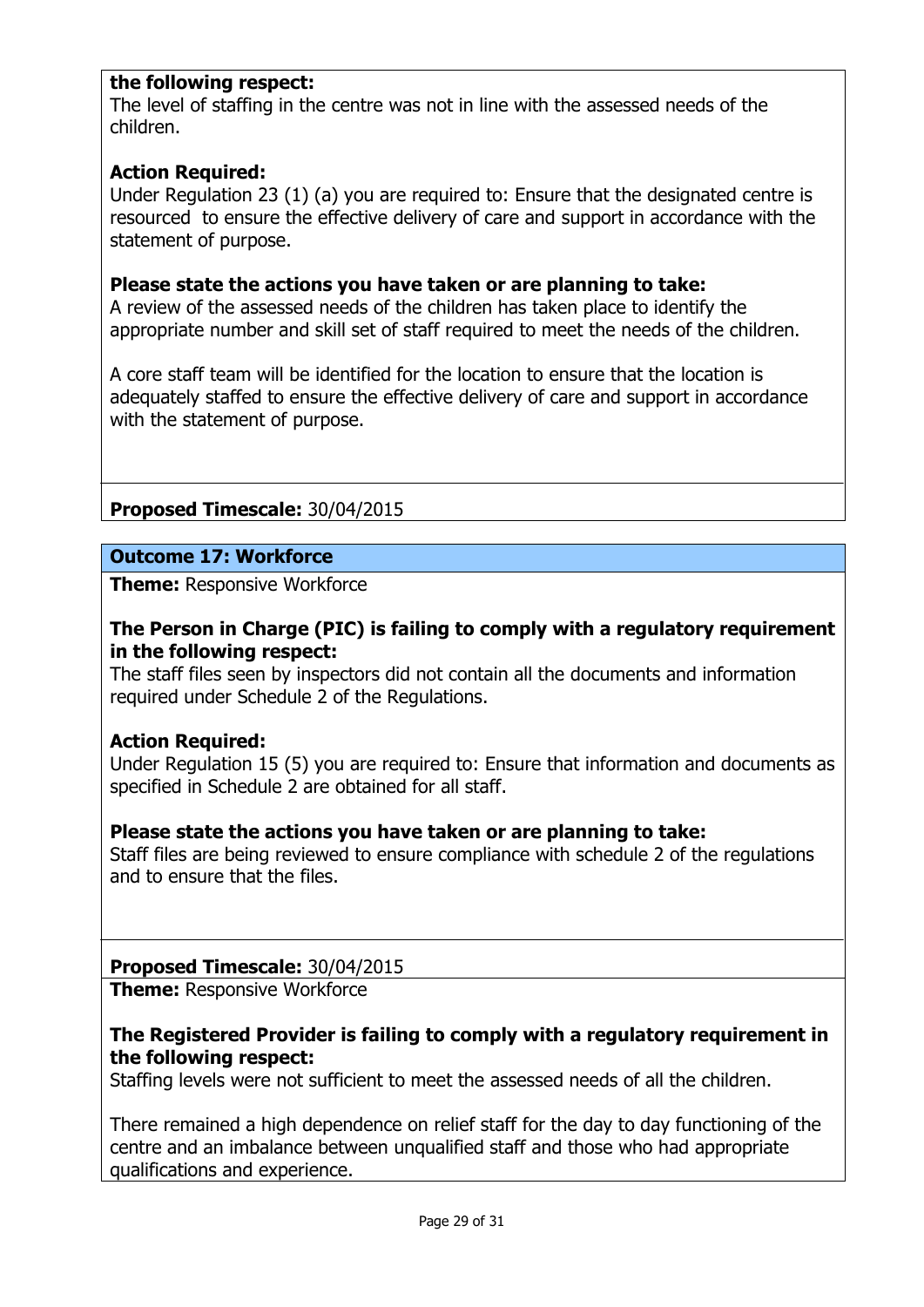# **Action Required:**

Under Regulation 15 (1) you are required to: Ensure that the number, qualifications and skill mix of staff is appropriate to the number and assessed needs of the residents, the statement of purpose and the size and layout of the designated centre.

### **Please state the actions you have taken or are planning to take:**

A review of the staff rosters in the location is underway. A number of actions have been identified and are presently being implemented.

1. A review of the assessed needs of the children has taken place to identify the appropriate number and skill set of staff required to meet the needs of the children. This will be carried out by 30/01/2015.

2. A core staff team will be identified for the location. The core staff team will be made up of regular WTE staff members.This will be in place by 30/03/2015.

3. A regular relief panel will be developed to support the core team should extra supports be required at any time to meet the needs of the children. This will be in place by 30/04/2015.

### **Proposed Timescale:** 30/04/2015

**Theme:** Responsive Workforce

### **The Person in Charge (PIC) is failing to comply with a regulatory requirement in the following respect:**

The staff roster did not accurately reflect the staffing of the centre.

### **Action Required:**

Under Regulation 15 (4) you are required to: Maintain a planned and actual staff rota, showing staff on duty at any time during the day and night.

#### **Please state the actions you have taken or are planning to take:**

The Person in Charge has attended roster management training (17.02.2015).

The roster now reflects staffing in the centre showing staff on duty at any time during the day and night. The roster is updated to reflect any emergency changes which are made to the roster.

### **Proposed Timescale:** 27/02/2015

**Theme: Responsive Workforce** 

**The Registered Provider is failing to comply with a regulatory requirement in the following respect:**

There was a shortage of permanent staff and this impacted negatively on the provision